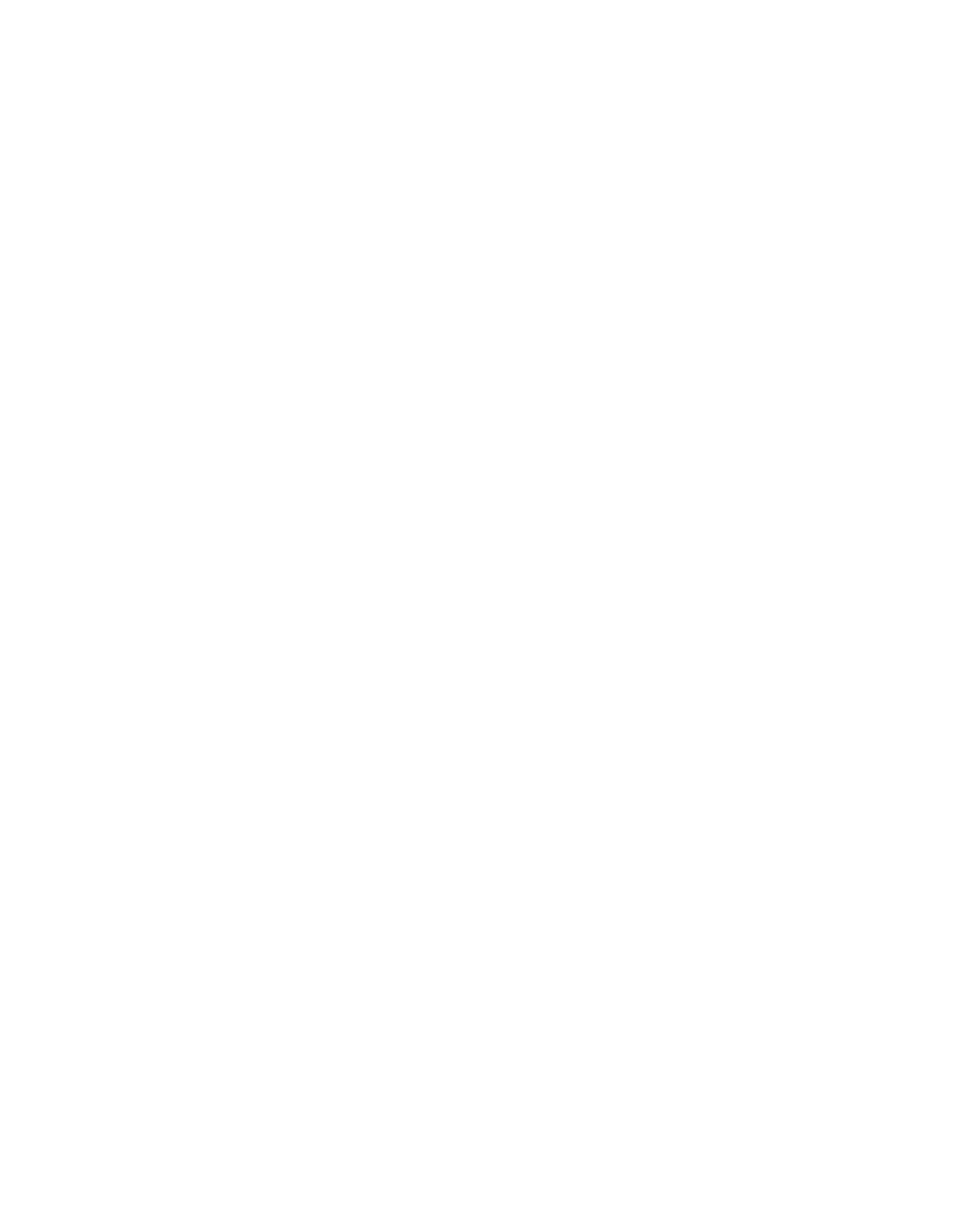# **An Aid-Institutions Paradox? A Review Essay on Aid Dependency and State Building in Sub-Saharan Africa**

by

# **Todd Moss, Gunilla Pettersson, and Nicolas van de Walle<sup>1</sup>**

#### **Abstract**

A number of proposals today support a substantial increase in foreign aid levels to sub-Saharan Africa even though this region already receives a historically unprecedented volume of aid. This essay reviews the evidence regarding the potentially negative effects of aid dependence on state institutions, a topic which has received relatively little attention. We note several pathways through which political institutions might be adversely affected and devote particular attention to fiscal and state revenue issues. In addition to reviewing the economic literature on the aid-revenue relationship, this essay brings in the longstanding political science literature on state-building to consider the potential impact of aid dependence on the relationship between state and citizen. We conclude that states which can raise a substantial proportion of their revenues from the international community are less accountable to their citizens and under less pressure to maintain popular legitimacy. They are therefore less likely to have the incentives to cultivate and invest in effective public institutions. As a result, substantial increases in aid inflows over a sustained period could have a harmful effect on institutional development in sub-Saharan Africa.

#### **About the Authors**

Todd Moss is a Research Fellow at the Center for Global Development. His work focuses on US-Africa relations and financial issues facing sub-Saharan Africa, including policies that affect private capital flows, debt, and aid. Todd joined the Center in July 2003 from his latest position at the World Bank as a consultant and adviser to the Chief Economist in the Africa Region. Prior to joining the Bank, he was a Lecturer at the London School of Economics (LSE) in the postgraduate Development Studies Institute. Previously, Todd has worked as an Analyst for the Economist Intelligence Unit (EIU) and was Assistant Director of US Policy Programs at the Overseas Development Council (ODC). He is also a consultant working on economic and political risk analysis, economic development, financial markets and policy reform. Todd is the author of numerous articles and books, including *Adventure Capitalism: Globalization and the Political Economy of Stock Markets in Africa* (Palgrave Macmillan, 2003).

<sup>&</sup>lt;sup>1</sup> We thank Michael Clemens for his invaluable insights on data analysis, Scott Standley for research assistance, and Adrian Wood and Stephen Nelson for comments on an earlier draft. All opinions and errors are those of the authors alone.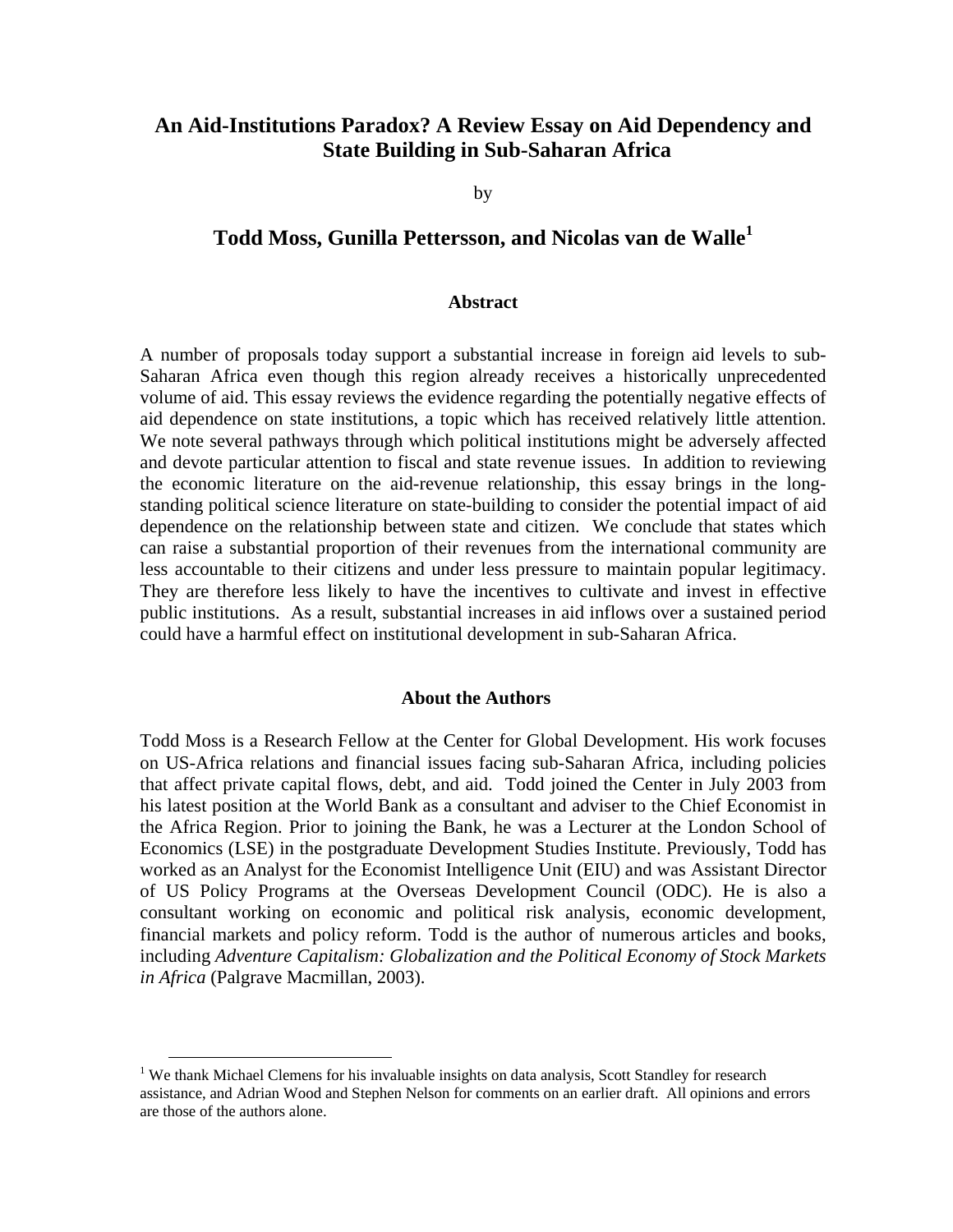Gunilla Pettersson (MPhil Economics, Oxford University, 2002) is a research assistant at the Center for Global Development in Washington, DC. Her research focuses on the role of institutions and inequality in development. Before joining the Center she worked as a research assistant at the Institute for International Economics and as an economist in the research department at the Central Bank of Lesotho.

Nicolas van de Walle (Ph.D. Princeton University, 1990) is the Associate Dean for International Studies, College of Arts and Sciences, and John S. Knight Professor of International Studies and the Director of the Mario Einaudi Center for International Studies at Cornell University. He is also a Non-Resident Fellow at the Center for Global Development. He has published widely on democratization issues as well as on the politics of economic reform and on the effectiveness of foreign aid, with special focus on Africa. In addition, van de Walle has worked extensively as a consultant for a variety of international and multilateral organizations, including the World Bank, USAID, and UNDP.

#### **Contact Information**

Todd J. Moss, Research Fellow, Center for Global Development, 1776 Massachusetts Ave. NW, Suite 301, Washington, DC 20036, USA, phone: 1-202-416-0715, fax: 1-202-416-0750, email: tmoss@cgdev.org

Gunilla Pettersson, Research Assistant, Center for Global Development, 1776 Massachusetts Ave. NW, Third Floor, Washington DC 20036, USA, phone: 1-202-416-0700, fax: 1-202-416-0750, email: gpettersson@cgdev.org

Professor Nicolas van de Walle, Associate Dean for International Studies, College of Arts and Sciences, and Director, Mario Einaudi Center for International Studies, Cornell University, 170 Uris Hall, Ithaca NY 14853-7601, USA, phone: 1-607-255-8927, fax: 1-607-254-5000, email: nv38@cornell.edu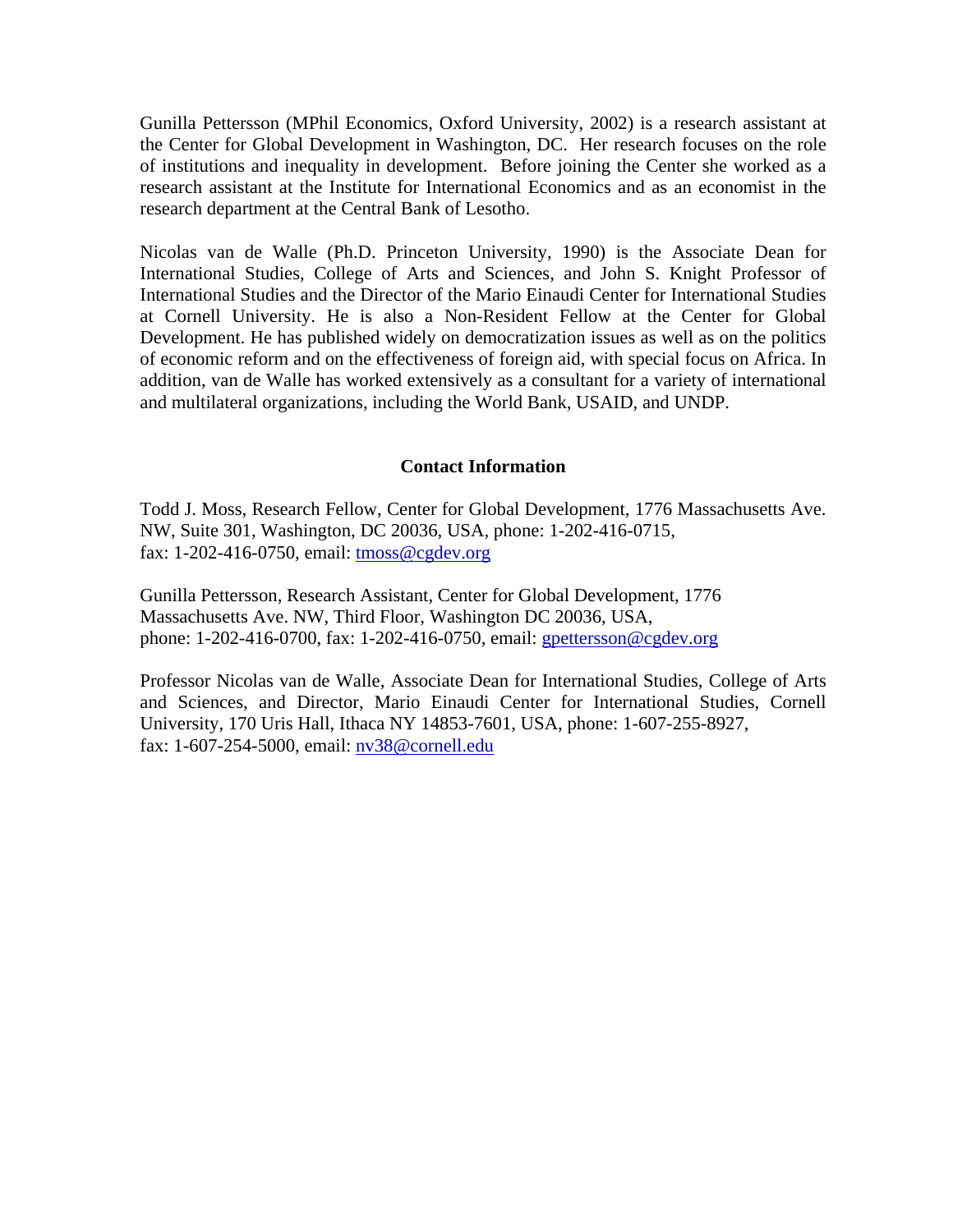"The importance of public revenue to the underdeveloped countries can hardly be exaggerated if they are to achieve their hopes of accelerated progress."

*-Nicolas Kaldor, Foreign Affairs, January 1963.* 

"I have made revenue collection a frontline institution because it is the one which can emancipate us from begging, from disturbing friends… if we can get about 22 percent of GDP we should not need to disturb anybody by asking for aid….instead of coming here to bother you, give me this, give me this, I shall come here to greet you, to trade with you."

*-Yoweri Museveni, President of Uganda (which collects 11% of GDP in taxes and receives a further 11% of GDP in aid), Washington DC, September 21, 2005.* 

### **1. Introduction**

 $\overline{a}$ 

After a crisis of legitimacy throughout the 1990s, aid is popular again in the policy community. Several new studies have suggested that at least a doubling of overseas development assistance (ODA) from 2000 levels is necessary as a precondition for meeting international development targets (Zedillo Panel 2001; Devarajan et al. 2002). The Commission for Africa (2005) chaired by British Prime Minister Tony Blair called for an immediate \$25 billion increase in aid to sub-Saharan Africa, with an additional \$25 billion to come by 2015. This would constitute roughly a tripling of aid to the continent. Further, the UN's Millennium Project (2005) has estimated that global ODA will need to rise even further than the previous estimates, reaching at least \$195 billion by 2015 from current levels of some \$79 billion in 2004. These calls for more ODA are echoed in various parts of the United Nations system, the World Bank, many NGOs, recipient countries, and even some European governments.

Many of the low-income countries targeted for substantial increases in aid already receive historically unprecedented flows. For instance, ODA to sub-Saharan Africa was the equivalent of 11.7 percent of the continent's GNI in 2003 (excluding Nigeria and South Africa).<sup>2</sup> Exactly half of the region's 46 countries with data for 2003 received in excess of 10 percent of GNI in ODA, and 11 received more than 20 percent. Globally, there is a core set of roughly three dozen countries that have received a tenth of GNI or more in aid for at least the last two decades. This is a lengthy time period for receiving sizeable aid with few historical precedents. The large flows to Europe during the Marshall Plan lasted only a few years and never exceeded 3 percent of GDP of any receiving country (De Long and Eichengreen, 1991; O'Connell and Soludo, 2001). While substantial US support during the early Cold War to allies such as Korea and Taiwan tapered off within a decade, contemporary aid ratios in these three dozen countries has tended not to recede,

 $2$  Including South Africa and Nigeria, two large economies that receive very little aid, brings this proportion down to 5.7 percent of GNI (WDI, 2005).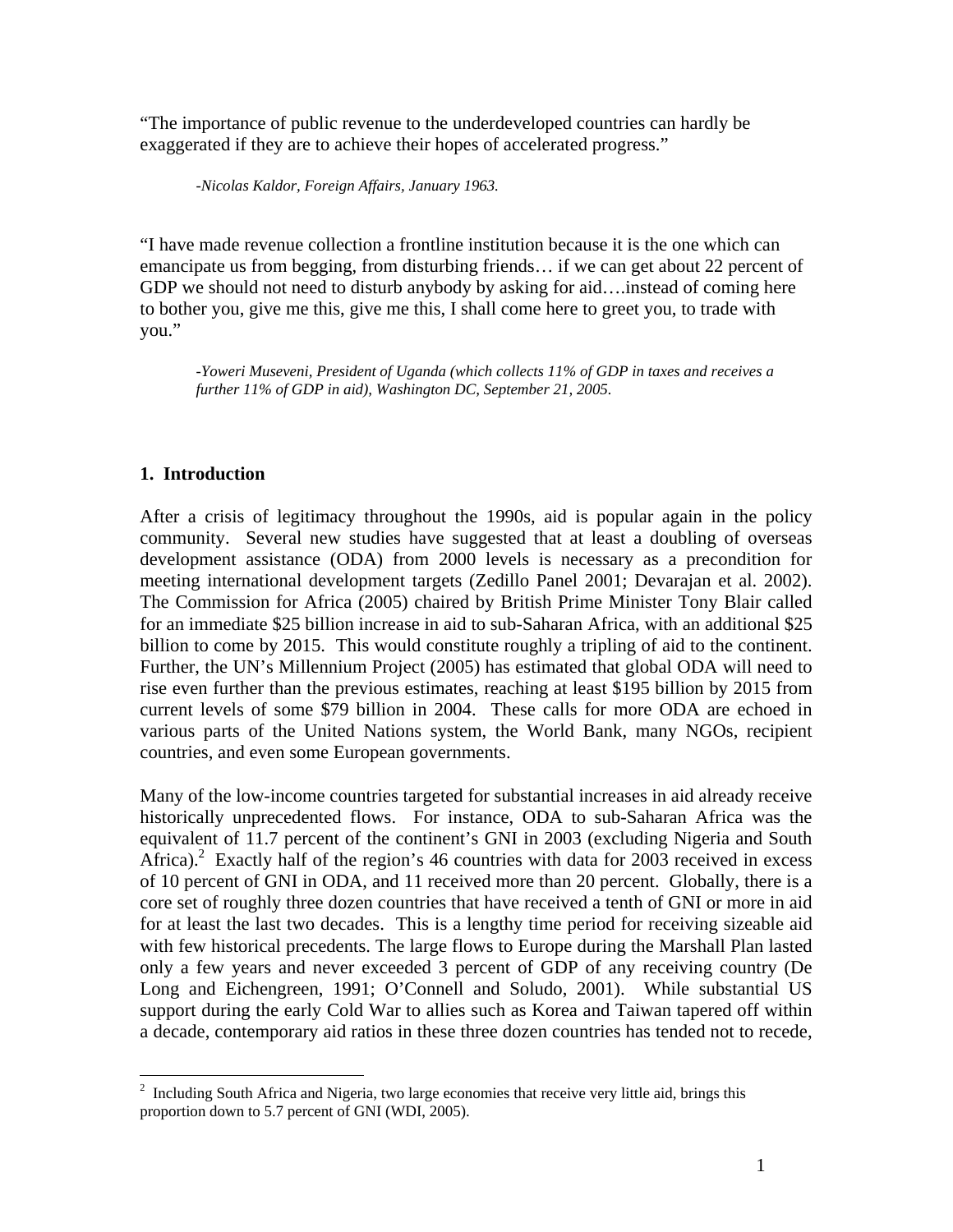but to grow larger over three decades. Moreover, if the large increases in aid proposed actually materialize, aid ratios will rise substantially further and the number of countries crossing the 10 percent threshold will grow significantly (Moss and Subramanian, 2005).

Skepticism about the desirability of such aid increases has tended to emphasize economic and management issues. Some observers have expressed concerns about the capacity of low-income states to absorb large new flows in addition to the flows they already receive, and have pointed to the weak management capacities of governments, the dearth of good new projects and programs to fund, or the ambiguous association between aid and measurable development outcomes (White, 1998; Burnside and Dollar, 2000). Other observers have worried about the macro-economic impact of large aid increases; they have pointed to "Dutch disease" effects on small economies (see for example Heller, 2005, Rajan and Subramanian, 2005). Relatively less critical attention has been paid to the potential effects of large increases in aid on public institutions in low-income countries.

Yet institutional issues have recently returned to the foreground in debates on economic development. The critical importance of sound public institutions to the development process has become an article of faith, not only among political scientists (for example, Herbst, 1990, Haggard, 1990; Evans 1995), who could be supposed to have professional reasons to argue for the importance of institutions, but also has emerged more recently as a consensus among economists (for example, Rodrik, 2003; Ndulu and O'Connell, 1999; Acemoglu et al., 2004). Sachs' (2005) view that good institutions are entirely a result of development, rather than their cause, is now a minority view.

Aid is thought to work best in environments with high quality public institutions, presumably as part of a capable 'developmental' state (among a large literature see Burnside and Dollar, 2000; World Bank, 1998). Increasingly, measures of institutions are an explicit factor for aid disbursement and allocation. Thus, 'institutional development' is frequently an independent variable thought to affect the efficiency of aid, and thus a legitimate factor in selecting aid recipients and determining allocation strategies. This suggests that aid should be "selectively" focused on countries that are thought to most effectively use resources to engage in poverty reduction. Such logic underlies IDA's performance-based allocation process and the Millennium Challenge Account, a new US aid program that explicitly targets assistance to countries that are thought best able to use additional resources (Radelet, 2003).

In many respects, this new approach is at odds with the more traditional argument that one of the primary purposes of aid (if not its most important) should be to build effective indigenous public institutions. By this formulation, institutional development is thought to be a dependent variable, affected by targeted aid. In contrast to the 'selectivity' philosophy, this older doctrine has been to channel aid instead to places with the greatest need for improved public institutions with the idea that aid itself will help to improve the institutional environment. This approach underlies growing donor efforts at so-called 'capacity building' and the 'big push' on aid first popular in the 1950s and 1960s and now advocated by the UN and others (Easterly, 2005). The Commission for Africa report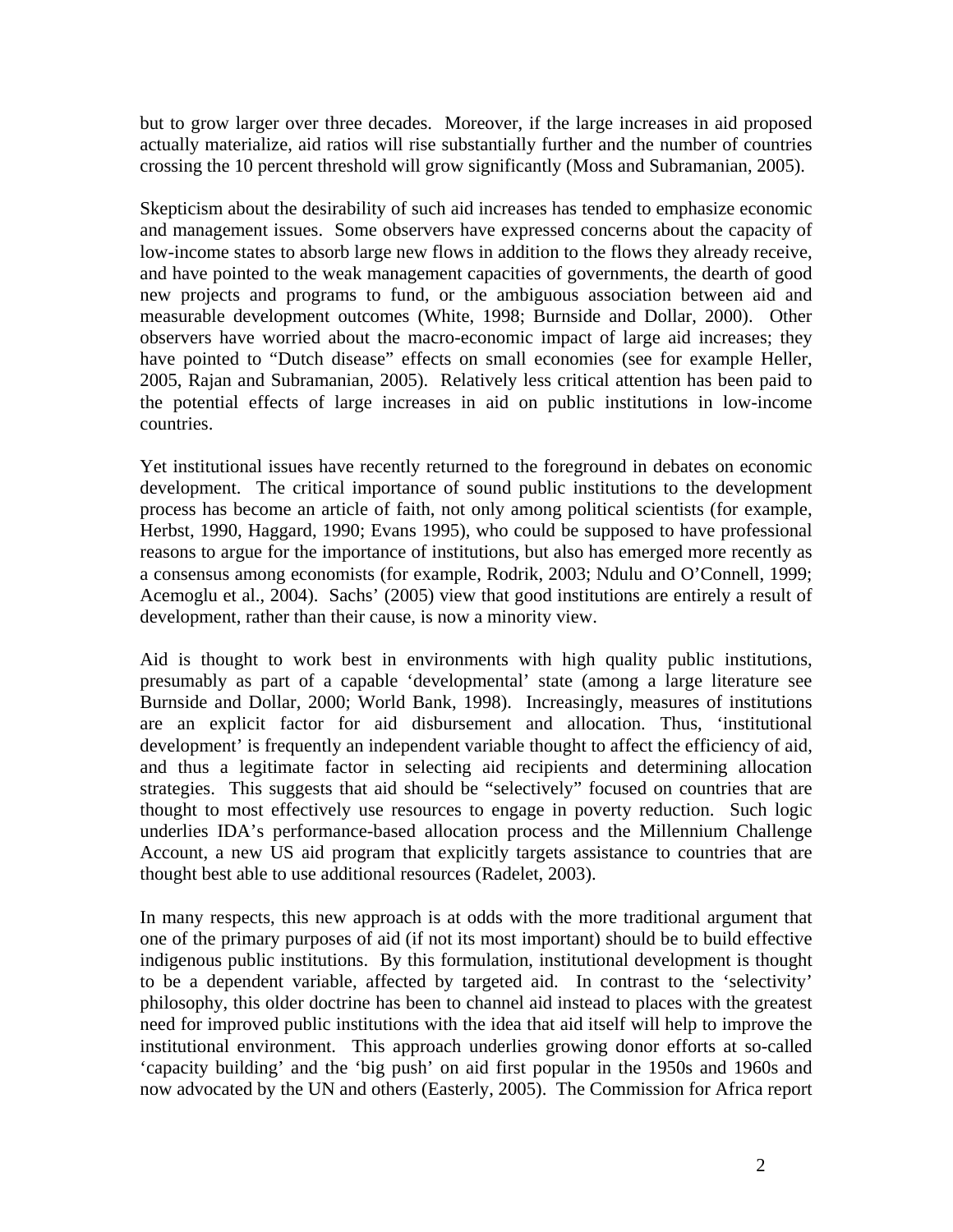wavers back and forth between these two views of aid and institutions. It recognizes the importance of good institutions to making aid effective, in part because it argues that improved institutions will allow absorption of the much larger aid flows it advocates. But it also believes that these large increases can serve to leverage a much greater commitment on the part of African governments to improving the domestic institutions important to growth and poverty reduction.

Does aid necessarily help to develop public institutions and state capacity, or can there be an *aid-institutions paradox*? In this essay, we review an emerging literature that explores the potential effects of large amounts of aid on institutional development, including some of the most basic functions of the state such as the ability to collect revenues. Given the current debates regarding large new infusions of additional aid, an analysis of the institutional effects of aid is particularly timely. Because Africa presents the greatest challenges to development, and is the region most aid dependent, we especially look at the aid-institutions relationship in that region. Many political scientists now argue that public institutions in the region are poorly suited to promote economic development because of neo-patrimonial tendencies (Callaghy, 1988; Sandbrook, 1992; Chabal and Daloz, 1999; van de Walle, 2001). In the poorly integrated and fragmented states of the region, political leaders have relied on systematic clientelism and the private appropriation of state resources for political ends. As a result, government resources have not been utilized primarily to promote economic development, as political elites have acted in a predatory fashion to maintain themselves in power. There are other reasons for which the economies of sub-Saharan Africa have failed to gain economic development, but it is now widely conceded that these political dynamics have constituted a significant brake on growth. As a result, it is thus possible that inflows of external resources like aid could be a disincentive to state transformation. Does aid encourage the transition from patrimonialism and predation to rational developmental states?

It is far from impossible that certain types of aid could undermine long-term institutional development, despite donors' sincere intentions. Such a paradox is, of course, not new to the development literature. The so called 'resource curse' has long posited that unearned income undermines incentives to build local institutions and perhaps a social contract with the population (see Ross, 1999 for an excellent review; Karl, 1997; Birdsall and Subramanian, 2004). Natural resources represent an unearned rent accruing to governments; it is argued that this rent can have a negative and anti-developmental effect on the economy, public institutions, and even on the government's relationship with the citizenry. We will argue that aid can have many of the same dysfunctional effects as natural resources; that is, there can be an 'aid curse' as well that might create perverse incentives and lead to anti-developmental outcomes.

To analyze these issues, this review essay seeks to integrate two disciplinary literatures that have too long ignored each other. On the whole, political scientists have been remarkably oblivious to the political dynamics created by foreign aid, particularly in lowincome countries where it is today the leading sector of economic activity and might thus be thought to have a significant impact on the local political economy. For their part,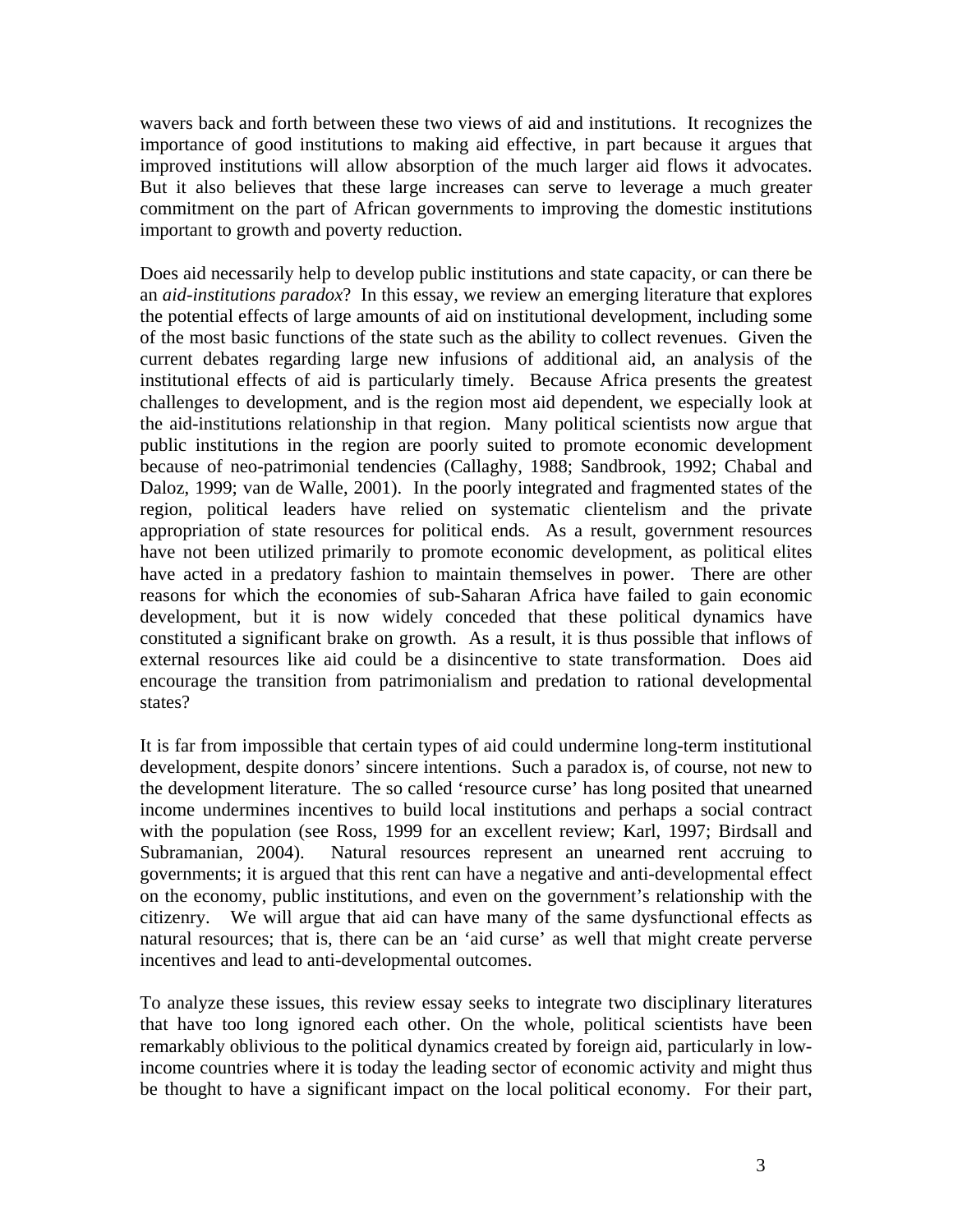economists have mostly ignored a long tradition in the political science literature which establishes a historical link between the state's revenues and its political and institutional attributes. The following section lays out the context for these questions, and explains why they are particularly relevant for today's debates about aid and development. Section 3 reviews the well-known macro-economic effects of large volumes of aid, and focuses on the institutional implications of these effects. Section 4 explores the potential negative effects of large aid flows on institution building through its effect on local bureaucratic and policy-making dynamics. Section 5 then examines the literature on state revenues and its relationship to foreign aid. The historical linkages between state revenue collection and state-building are considered in Section 6. A theme that emerges in the second half of the essay is the low quality of the available data on state revenues, particularly for Africa. At present, data deficiencies unfortunately prevent the formal empirical testing of many of the hypotheses developed in the essay. Nonetheless, the possibility of the existence of an "aid-institutions paradox" is significant, and Section 7 discusses the policy implications of our findings before concluding.

#### **2. Aid and the development debates**

Aid clearly can be useful and has certainly contributed to economic development and improvements in quality of life variables in many countries. Evidence for successful aid is particularly strong in targeted programs with defined objectives (see Levine 2004 for examples in global public health). But, at the same time, and especially at very high levels over a sustained period, aid could also have distorting effects on some of the very outcomes donors hope to encourage through aid, such as policy ownership, fiscal sustainability, institutional development, and, ultimately, autonomous long-term economic growth.

One way to consider this problem is to think of aid as a subsidy. As such, aid is supposed to provide temporary financial assistance in order to encourage certain long-term behaviors: revenue collection, investment in physical and human capital, and the establishment of the institutions of a developmental state. There are clearly some cases where aid-as-subsidy has played this role, for example in South Korea or Botswana, where foreign assistance supported local efforts to do these things and the country gradually was weaned off aid. At the same time, there are many, indeed dozens, of other cases where aid is neither temporary, nor seeming to assist countries in fulfilling these roles. Instead, it could be argued that the subsidy has in fact discouraged revenue collection, distorted expenditure decision-making, and undermined the incentives to build state capacity. In these cases, aid could be viewed as not only a crutch delaying institutional development, but as potentially undercutting those efforts.

This possibility of harmful aid dynamics seems particularly acute in sub-Saharan Africa, where some countries have now entered into their third and fourth decades of receiving substantial volumes of aid. Much of this aid has also included explicit capacity building technical assistance from donors. The World Bank alone provided Africa with 70 civil service reform projects between 1987 and 1997, for instance (Levy and Kpundeh, 2005, p.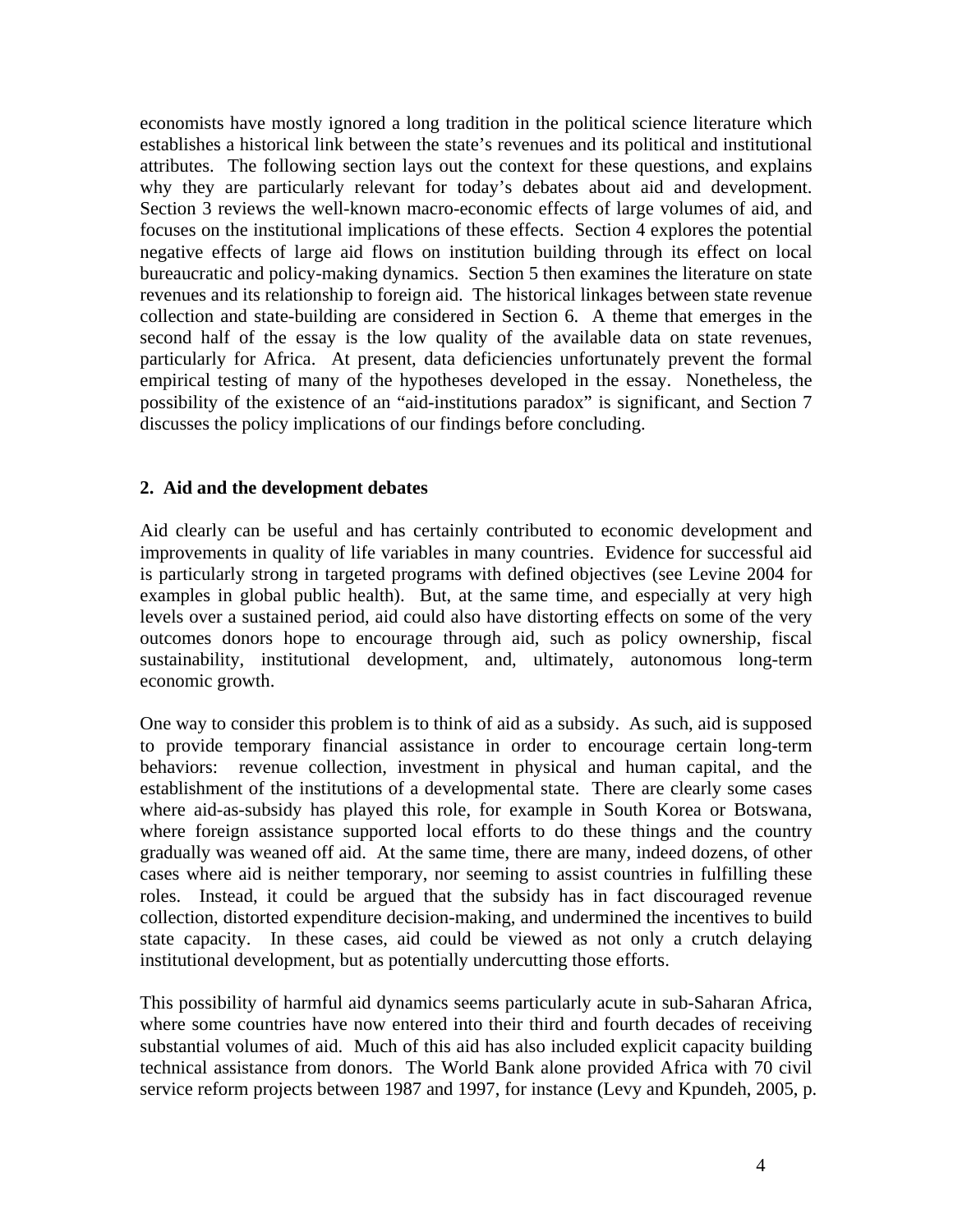v), while a recent internal Bank evaluation estimates that over a quarter of all Bank credits to the region is explicitly devoted to capacity building (OED 2005, p. 9). Technical assistance to central banks seems to have been successful in building institutional capacity, but such examples appear more the exception than the rule. Many experts argue that state capacity has improved little during this period, and point to specific cases of clear decline (see van de Walle 2001; 2005).

In some cases, the lack of progress on capacity building can be attributed to political instability. After all, at any given time in the last three decades, over a dozen economies in the region have been subject to violent civil conflict (see for example Collier, 2005) and the emergence of warlord rule in the context of the collapse of the central state (Reno, 1998). Long periods of political stress, conflict and state collapse, continue to have a significant impact on state capacity, even after the return to political stability because of their long-term institutional effects, notably on the supply of trained manpower. Perhaps more striking is the slow pace of institution-building in relatively stable political systems. Indeed, a substantial literature has documented the pervasive weakness of the central state in sub-Saharan Africa, which often exercises weak if any effective sovereignty over much of its territory, and has less legitimacy than a variety of sub-national and private governance structures that compete with it for popular support (Herbst, 2000; Englebert, 2000; Jackson and Rotberg, 1982). It has become fashionable in the donor community to blame this surprisingly slow pace of state capacity building on the nature of African bureaucracies, which are argued to be patrimonial and corrupt, and thus not particularly interested in the provision of public goods essential to development (Levy and Kpundeh, 2005; OED, 2005). But even if one accepts this diagnostic, the question remains, why has the large volume of aid devoted to capacity building not had a bigger impact on improving these public institutions, and transforming them into, using the Weberian terminology, more 'rational-legal' bureaucracies?

#### **3. Aid, fiscal policy, and macroeconomic outcomes**

A number of potential negative effects of large aid volumes on institutional development can be identified. Much of the focus from economists has been on macroeconomic imbalances caused by large volumes of aid. One central issue has been the possibility of large ODA inflows affecting the real exchange rate and undermining the competitiveness of the export sector— the so called 'Dutch disease' (most recently, see Rajan and Subramanian, 2005). Management of the real exchange rate is arguably rendered even more difficult by ODA volatility, which also is thought to have negative effects (see below). Dutch disease-type effects have been noted in a number of African aid recipients (see Younger, 1992 on Ghana; Adam and Bevan 2003). Experiences from Uganda (Atingi-Ego, 2005; Nkusu, 2004) and other countries suggest that an active central bank can manage these exchange rate appreciations and, for the most part, mitigate pernicious effects on competitiveness, but nonetheless, a number of country episodes suggests that in fact a large volume of aid can and does undermine competitiveness.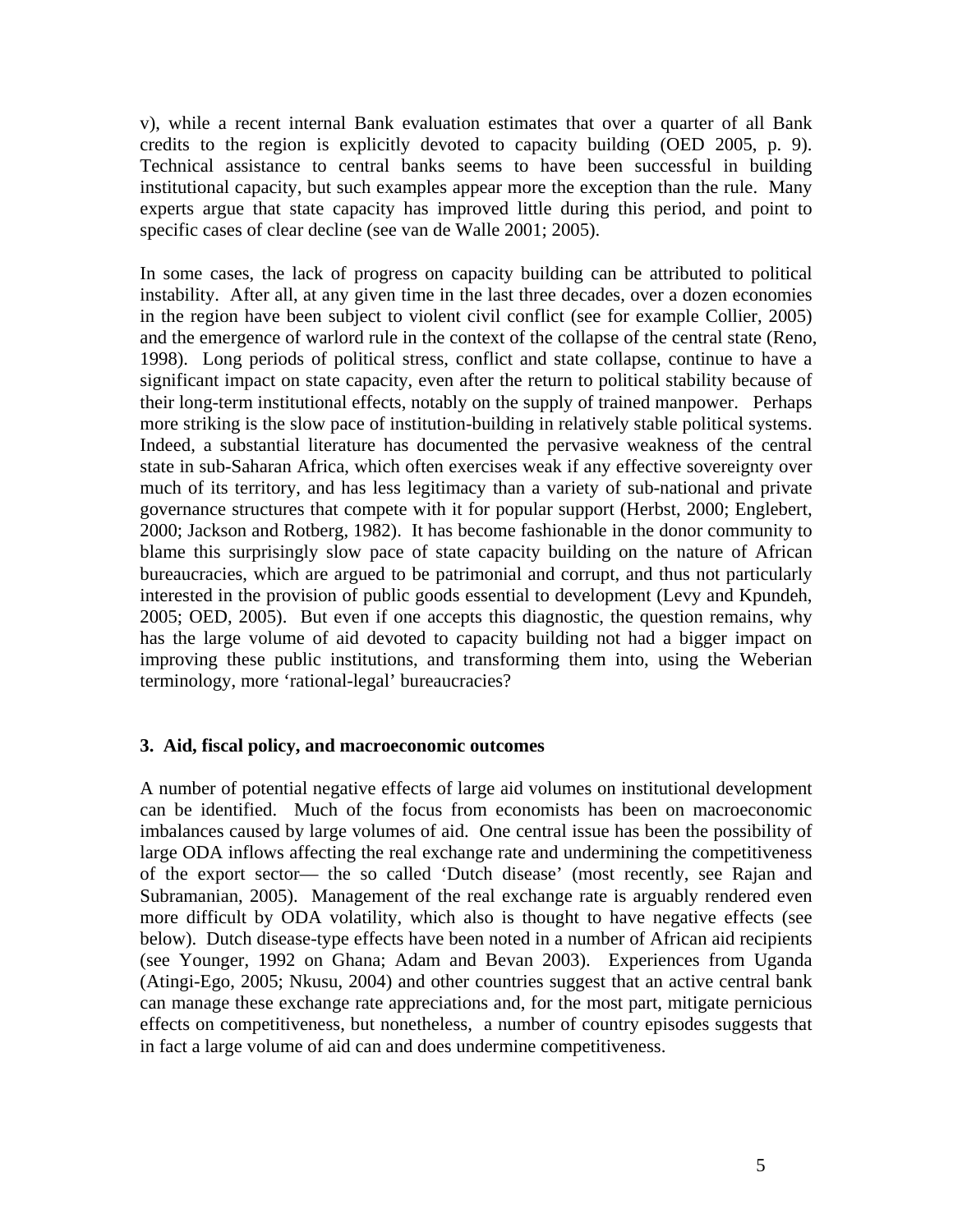Another set of economic concerns emphasize the role of aid within the budget process itself, with most studies suggesting that foreign aid can undermine the ability of recipient governments to budget appropriately. Several have implicated the volatility of aid flows as the source of distortions. In a 37-country survey, Bulir and Lane (2002) found that aid is more volatile than domestic fiscal revenues and that this volatility lessens any potential positive benefits of aid on recipients. McGillivray and Morrisey (2000b) found the volatility of aid often leads to poor budgeting and underestimation of revenues, particularly since aid commitments tend to overestimate actual disbursements. Similarly, Heller and Gupta (2002) argue that the fiscal uncertainty of dependence on external assistance makes long-term planning extremely difficult.

Beyond volatility, there have also been some questions about perverse incentives of aid on the process of economic policymaking. Brautigam and Knack (2004), for example, found that high levels of aid serve as a "soft budget constraint": the access to foreign resources convinces decision makers that budgets are flexible and encourages fiscal indiscipline. Two case studies looking at Ghana found that as donor financing increased, so did disparities between budgeted expenditures and actual spending, suggesting that the budget process was increasingly directed toward satisfying external donors rather than reflecting actual public spending preferences. Killick (2004) thus described Ghana's "budgetary façade" and Pradhan (1996) similarly called the budget a "deceptive mirage", in which aid was distorting both the budget process itself and the government's 'ownership' of the country's purported development agenda.

A number of observers have examined the impact of large volumes of aid on the mix of public expenditure and the overall spending levels. A number of papers suggest that aid results in excessive and unsustainable levels of government consumption, also leading potentially to macro-imbalances. Khan and Hoshino (1992) found aid to be generally treated as an increase in income leading to higher government consumption, but that the some public investment is also financed by aid. In a broad literature review, McGillvray and Morrissey (2000a) found that aid tends to be associated with government spending increases in excess of the value of the aid, although there is no clear answer on the impact of aid on consumption versus investment. This was reinforced in McGillvray and Morrissey (2000b) where they concluded that aid leads to increases in expenditure not financed by the corresponding increase in revenue. More recently, Remmer (2004) also found that aid leads to overall increases in government spending.

How might these possible macro effects of aid negatively impact public institutions? The potential loss of competitiveness means lower exports and economic growth, fewer jobs, and increased dependence on external assistance. Resource volatility contributes to macro-economic instability, which complicates public policy making in vital areas such as budgeting and planning, and tilt public spending toward consumption rather than investment. These can exact a negative effect on the quality of the civil service, public services, and infrastructure, all indirectly undermining the ability of the state to transition from patrimonialism to a more 'developmental' path.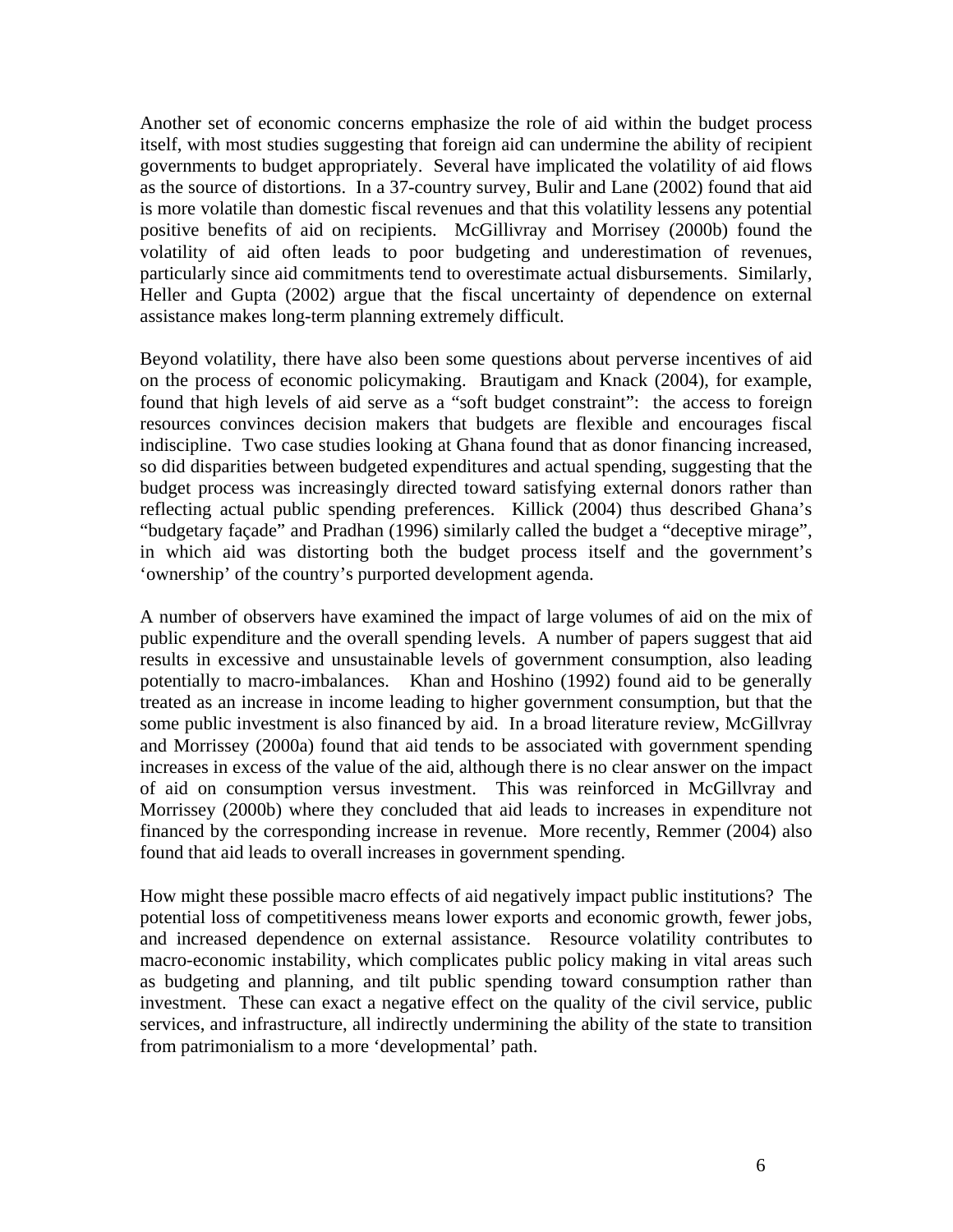The rest of this paper addresses more direct and, we argue, more significant but less welldocumented negative institutional effects of large volumes of aid. Much of the literature cited in this section describes dysfunctional economic outcomes but does not really explain them. To do so, we need to turn to institutional factors, which we begin to do in the next section.

#### **4. Donor practices and institutional change**

In addition to macroeconomic and fiscal effects, there are costs of aid related to the structures, practices, and procedures of the current international aid system. These include a longstanding and well-known list of common complaints about aid: volatility and uncertainty of ODA flows; fragmentation of donor efforts; project proliferation and duplication; conflicting or dominant donor agendas; competition for staff; and high administrative and oversight costs (Among many, see Cohen, 1992; Berg, 1993; Brautigam and Knack, 2004; Knack and Rahman, 2004; van de Walle, 2005). Birdsall (2004) lists many of these as the "seven deadly sins" of the aid business. Such practices are argued to have substantial costs for public administration. For instance, the proliferation of donors and projects constitute a substantial burden for the small number of qualified public officials, who spend much of their time attending to donor concerns and managing aid activities rather than promoting the development of the country—that is, when they do not exit altogether from the civil service to go work for better wages in donor and NGO organizations. Management of donor visits ("missions") became such a problem in Tanzania, that the country was forced to declare a 'mission holiday', a fourmonth period when they take a break from visiting delegations to focus on budget preparation. Similarly, aid volatility and project proliferation complicate effective government control over budgets and development planning. Much, if not most, aid is not integrated into national budgets, thus posing real sustainability problems, and they are often implemented through parallel structures that cream the best staff from the civil service, and make government coordination of policy much more difficult.

Far from helping to develop effective state bureaucracies, certain aid practices can in fact serve to reinforce the patrimonial element within recipient governments at the expense of the legal-rational. Projects provide for the allocation of all sorts of discretionary goods to be politicized and patrimonialized, including expensive four-wheels drive cars, scholarships, decisions over where to place schools and roads, and so on. The common practice of paying cash 'sitting fees' for civil servants attending donor-funded workshops, where the daily rates can exceed regular monthly salaries, even turns training into a rent to be distributed. More broadly, when donor projects are poorly integrated into national budgetary processes, and not subject to much transparency or effective control, it is argued, they help sustain anti-developmental practices within the state apparatus. Because local officials are not included in policy planning, they often come to view aid projects as little more than a set of scarce private goods to be allocated. Aid dependence thus leads to a situation in which bureaucrats are often not rewarded for focusing on their core developmental functions but rather on getting money from donors. Technocrats, who are specialized in budget management and/or planning, say, are less rewarded than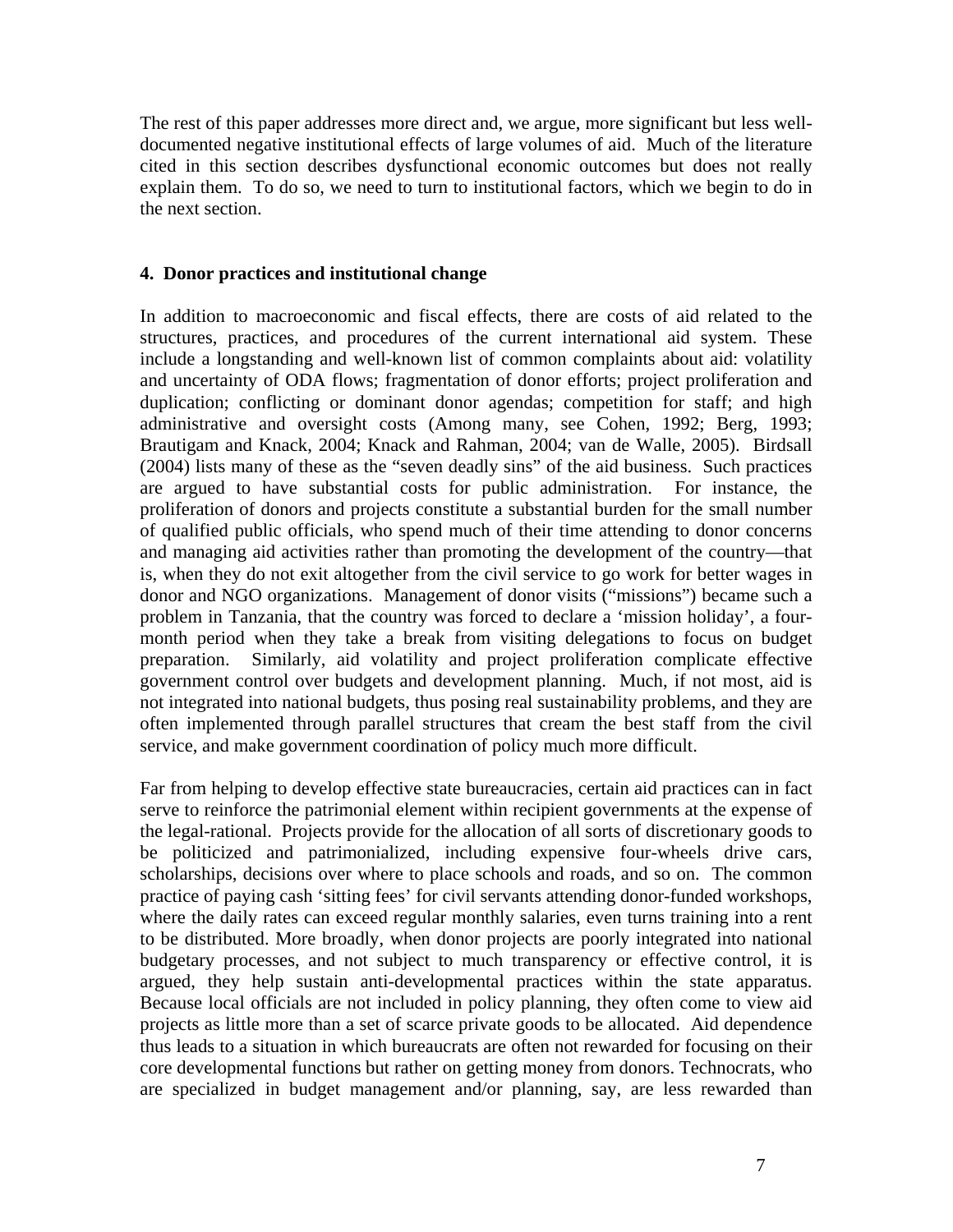bureaucrats who are adept at interacting with donor organizations and accessing their resources. If these two are not part of the same skill set, the wrong kind of individual expertise may be rewarded and over time, real developmental capacities may atrophy within the administration.

Particularly pernicious for state institutions in Africa has been the combination of high aid flows and economic crisis, both sustained over a long period of time. As development policy has come to be dominated by repeated fiscal crises and driven by short-term adjustment and debt management, the patrimonial attraction of aid resources has been accentuated. In countries where power means access to state privileges and rents, and political systems are sustained by complex clientelist relationships, aid and the scarce goods it provides become all the more desirable for the political management of economic crises (van de Walle, 2001). In short, states who find it difficult to meet civil service payrolls are more likely to politicize aid funded sitting fees, per diems and scholarships to study abroad. Indeed, they will endeavor to turn aid into a mechanism to increase government consumption rather than public investment.

It also seems reasonable to surmise that the larger the relative aid flows, the more these problems are likely to be exacerbated. In many countries of sub-Saharan Africa, aid flows are such that aid dynamics simply dominate local development efforts. Moss and Subramanian (2005) identify 22 low-income countries, 16 of which are in sub-Saharan Africa where ODA inflows are equivalent to at least half of total government expenditure. In twelve poor countries, of which ten are African, the ratio of ODA to government expenditure was 75 percent or more. Looking at a slightly earlier period, Brautigam and Knack (2004) find roughly similar numbers of aid intensity.

Because most of the concerns listed in this section are directly related to the way in which aid is delivered and administered, in theory at least, many of these are fixable through changes on the donor side. These shortfalls have long been identified and some efforts are underway to address them, such as donor pooling or using budget support instead of project aid (Eifert and Gelb, 2005). There are also several large institutional attempts to improve the efficiency of aid delivery, such as various programs by the OECD's Development Assistance Committee or the Paris High Level Forum on Aid Harmonization and Alignment. In practice, however, these inefficiencies exist because of very real political or bureaucratic constraints, and progress in reducing them has proven to be slow and uneven. In many ways, these problems seem to be actually getting worse; for instance, the number of distinct projects funded by donors has nearly tripled since 1995 (Roodman, forthcoming).

Perhaps most worrying, there appear to be few incentives for either donors or recipients to change their practices. As Brautigam and Knack (2004) argue, "political elites have little incentive to change a situation in which large amounts of aid provide exceptional resources for patronage and many fringe benefits" (2004, p. 263). Moreover, until very recently, the government's performance did not appear to affect whether or not it received aid, so there appeared to be little or no cost to misusing aid. Alesina and Weder (2002) actually find that high levels of corruption within recipient countries were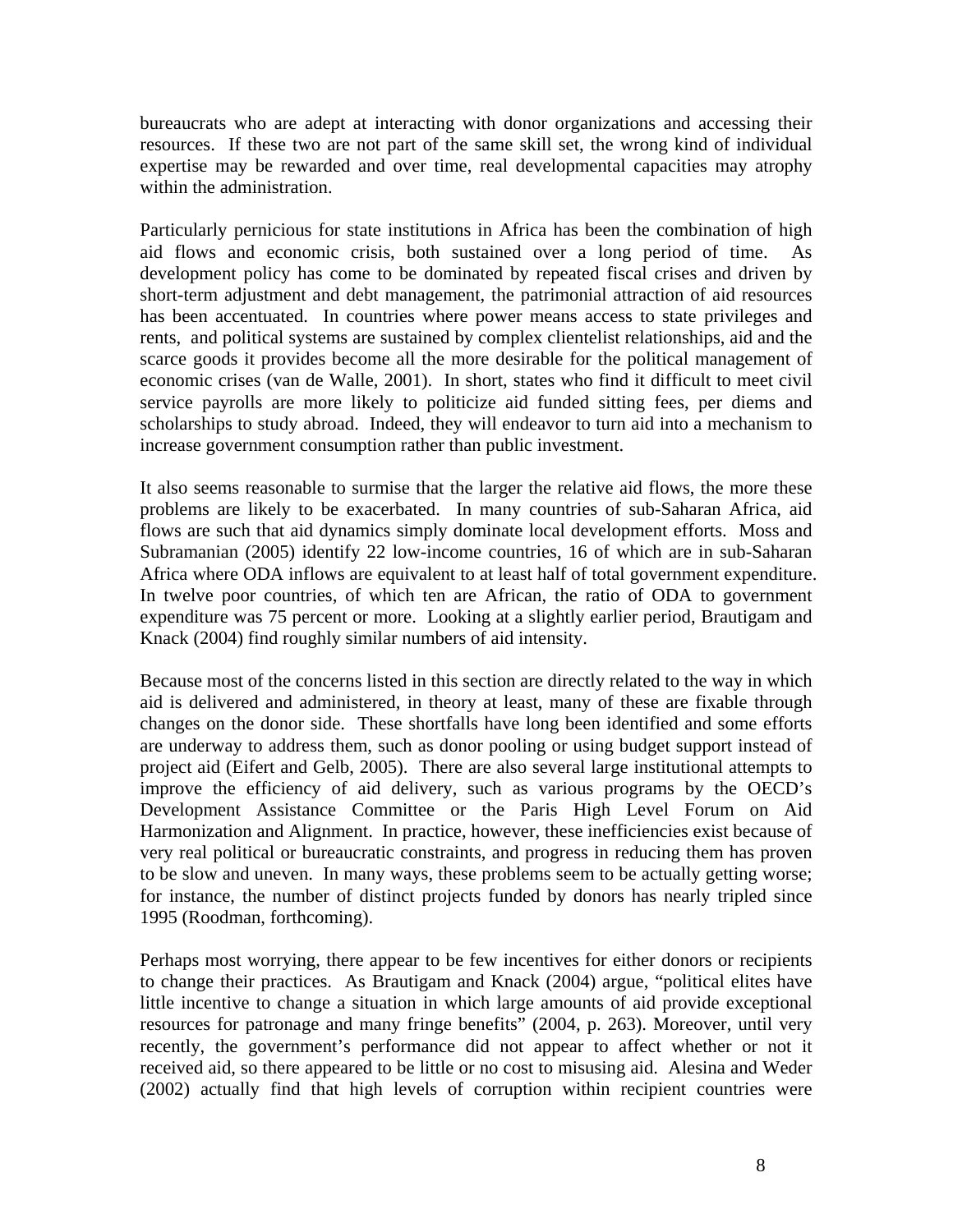positively correlated with aid flows through out the 1990s. On the other hand, incentives to improve aid effectiveness appear less important within donor organizations than other concerns, related to bureaucratic incentives within aid agencies, and to the importance of commercial, foreign policy and ideological objectives on the part of donor governments (Easterly, 2003).

### **5. The aid-revenue relationship**

A third institutional effect of aid that has been posited in the literature concerns its impact on state revenues. This is an important issue since the ability of the state to collect revenues is critically linked to state capacity, while the central role of revenue collection in political development and state-building has long been accepted. Schumpeter was perhaps the first to argue that a country's tax system fundamentally reflects its political institutions (Schumpeter, 1918/1991). Reliance on citizens for raising public revenues, as opposed to unearned income via offshore extraction or external assistance, is considered an essential ingredient to establishing accountability between the state and society.

The contemporary literature suggests that taxation is a useful indicator of state capacity. Because revenues are necessary to fund the state's activities in a sustainable manner, the size and consistency of government revenues can tell us a lot about the level of capacity that exists within the state apparatus. This has long been argued in the aid literature. According to Kaldor (1963), the key determination of whether a state moves from aid dependency to economic self-sufficiency is the degree to which the state learns how to tax, thereby leading to a lessening of the need for aid. According to Bauer (1976), foreign aid displaces the processes of institutional maturation essential to development, including the capacity of the state to collect revenue. Azam et al. (1999) arrive at a similar conclusion, claiming that the ability of a state to remove itself from reliance on aid will depend on the degree to which the state engages in learning-by-doing in the public sector, a process that is greatly affected by the level of aid in relation to overall revenue and the initial institutional conditions.

Early empirical tax effort studies focused on a small set of variables considered the main determinants of tax effort, most commonly measured as tax revenue as a share of GDP (Lotz and Morrs, 1967; Celliah, 1971, Celliah et al. 1975; Tanzi, 1981). The tax effort literature typically considers the level of development and the economic structure as primary determinants of tax shares: GDP per capita, the degree of openness of the economy, the agricultural and/or industrial share of GDP, and in some cases population growth (Tanzi, 1992; Leuthold 1991; Stotsky and WoldeMariam, 1997; Ghura 1998).

In the tax effort literature, foreign aid is generally expected to reduce tax shares since aid provides an alternative, non-earned source of revenue for governments in addition to tax revenue (Ghura, 1998; Remmer, 2004; Brautigam and Knack, 2004). Consequently, a government that receives significant amounts of aid is thought to have less incentive to tax and improve its tax administration. That is, foreign aid may be used as a substitute for domestic revenue mobilization whilst allowing the same level of expenditure (Heller,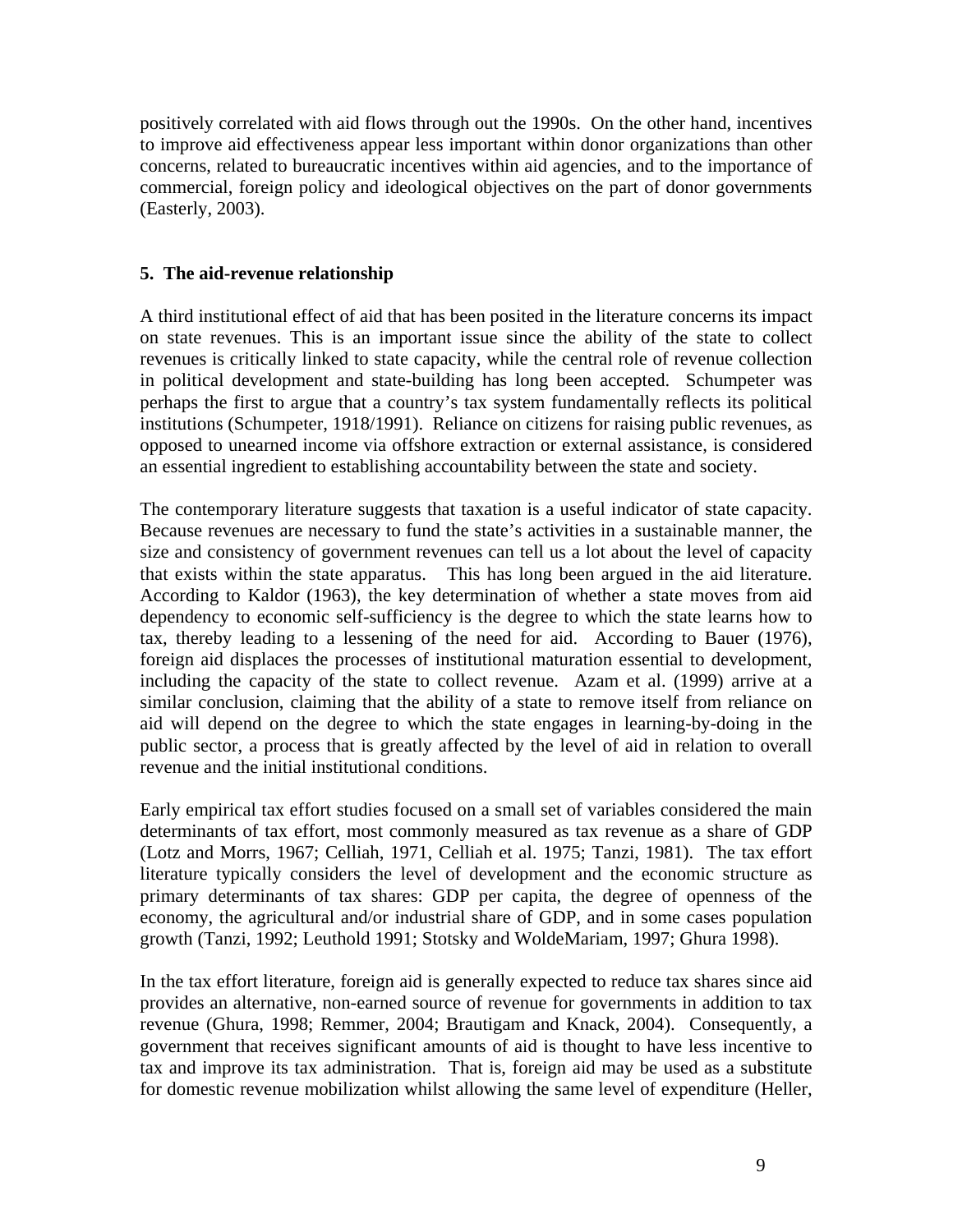1975; Kimbrough, 1986). Not only may aid inflows lead to lower tax effort, but they may also slow down the development of domestic institutions such as the tax administration in recipient countries (Brautigam and Knack, 2004).

A negative relationship between tax revenue and aid is certainly suggested by Figure 1 that shows the four-year averages of tax revenue (excluding trade taxes) as a share of GDP against the four-year averages of aid as a share of GNI for 55 low and lower middle income countries for 1972-1999, using the standard IMF data on government finances. The point of this figure is merely to show the simple correlation between tax collection and aid receipts. There are many cases of low aid and low tax (those toward the bottom left). There are also a moderate number of high aid and low tax (bottom right) and low aid-high tax countries (upper left). However, there are no incidences at all of high aid  $(>10\%$  of GNI) and high tax  $(>18\%$  of GDP). These thresholds are of course arbitrary and the figure does not imply any causation, but it does indicate that based on historical experience, high levels of both do not occur at the same time.



**Figure 1** 

Sources: GFS (2004); WDI (2005) and authors' calculations.

What is the econometric evidence on behalf of this relationship? It is actually more ambiguous than one might think. Leuthold (1991) examines the effect of the standard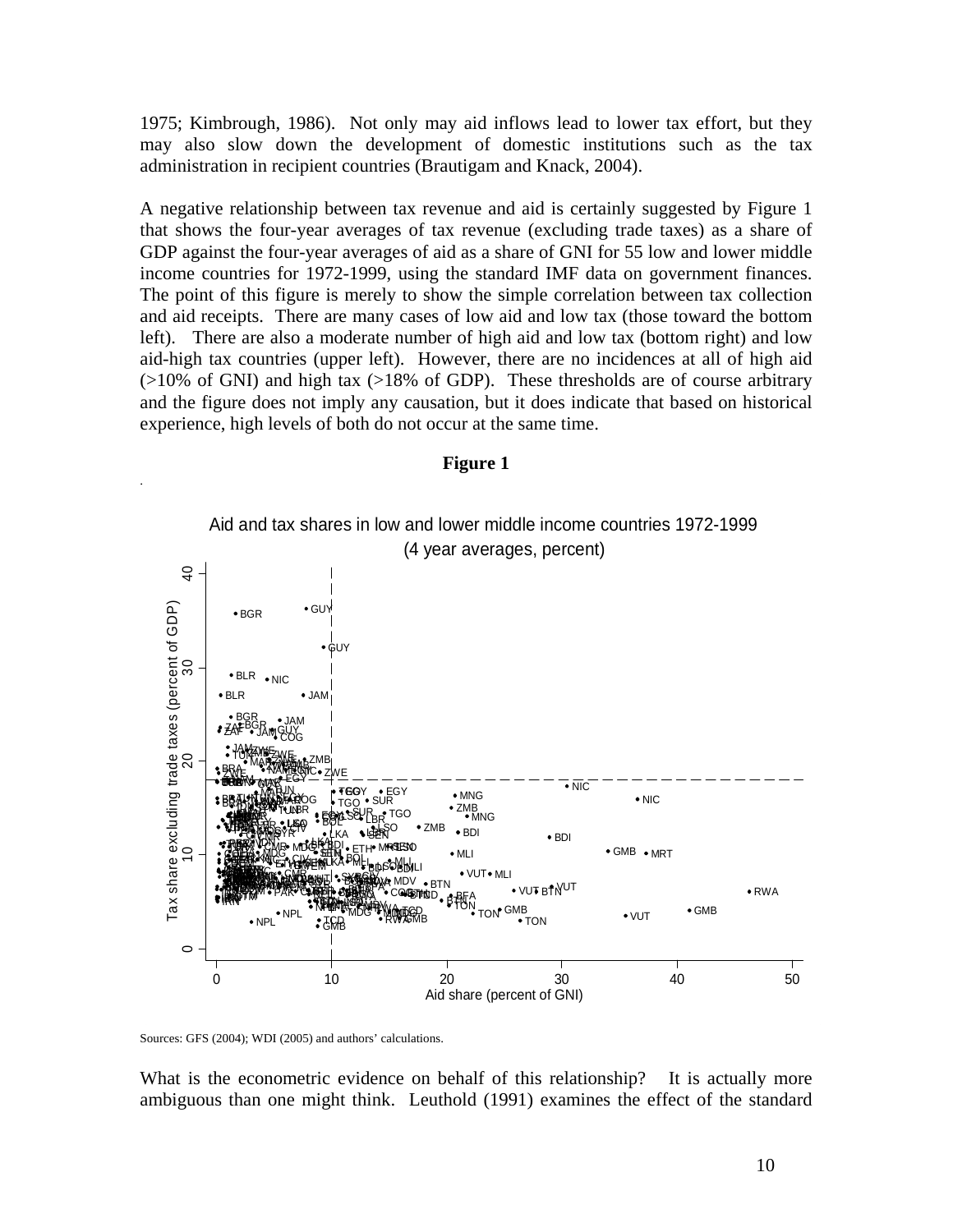variables, controlling for the economic structure and the level of development, and aid on tax revenue using panel data. All the standard variables are statistically significant and have the anticipated signs, whereas foreign aid has the expected negative sign but is not significant. Using data from Stotsky and WoldeMariam (1997), Brautigam (2000, p. 48) found that 71 percent of the African countries with aid/GDP above 10 percent in 1995 had lower than expected tax effort. Ghura (1998) examined the determinants of tax revenue for 39 sub-Saharan African countries between 1985 and 1996 and found foreign aid to have a significant, negative impact on tax shares. Teera and Hudson (2004) use data for 116 developed and developing countries for 1975-1998, but find aid to be insignificant. A panel study of 120 middle- and low-income countries over the period 1970-1999 by Remmer (2004) finds that aid dependency reduces tax revenue mobilization. The dependent variable is the change in tax revenue as a share of GDP, and the explanatory variables include the standard variables and three different measures of aid dependency (aid/GNI, aid/government expenditures, and aid/imports). All three aid dependency measures are negatively related to tax shares although only aid as a share of imports is significant. When reducing the sample to the period 1980-1999, both the aid share in imports and the aid share in government expenditures have a significant negative impact on tax effort.

One of the most recent studies focusing on the revenue response to foreign aid inflows separates total net aid into grants and loans to test if the impact of grants on domestic revenue is different from that of (concessional) loans (Gupta et al. 2004). This study suggests that some governments may consider grants to be a free substitute for tax revenue. By contrast, loans must be repaid, which provides incentives for governments to at least maintain tax revenues at current levels if not to increase them (Brautigam, 2000). Gupta et al. use the standard variables controlling for the economic structure and level of development in a panel of 107 developing countries over the period 1970-2002, but augment the model by adding grants and loans separately and a corruption variable (the International Country Risk Guide (ICRG) corruption index), to test their separate impact on the aid-revenue relationship. In their baseline regression the overall effect of total aid (grants and loans) on domestic revenue is negative and significant. When total aid is split into grants and loans, grants have a significant, negative effect on revenue while loans have a significant, positive impact. In their extended model, corruption is found to reduce revenue. To further test the negative effect of corruption on revenues, Gupta et al. rank countries according to their score on the ICRG corruption index and test the impact of grants versus loans on revenues in a sample consisting of the relatively corrupt countries. Their results suggest that countries with weaker institutions are likely to suffer a larger negative impact of grants on revenue than countries with better institutions.

In addition to the cross-sectional time-series studies there are several country case studies for which the results are more mixed. A negative relationship between aid and domestic revenue mobilization was found in Pakistan (Franco-Rodriguez et al., 1998), Zambia (Fagernas and Roberts, 2004a) and Cote d'Ivoire (McGillivray and Outtara, 2003). By contrast, a positive relationship between aid and revenue collection was found in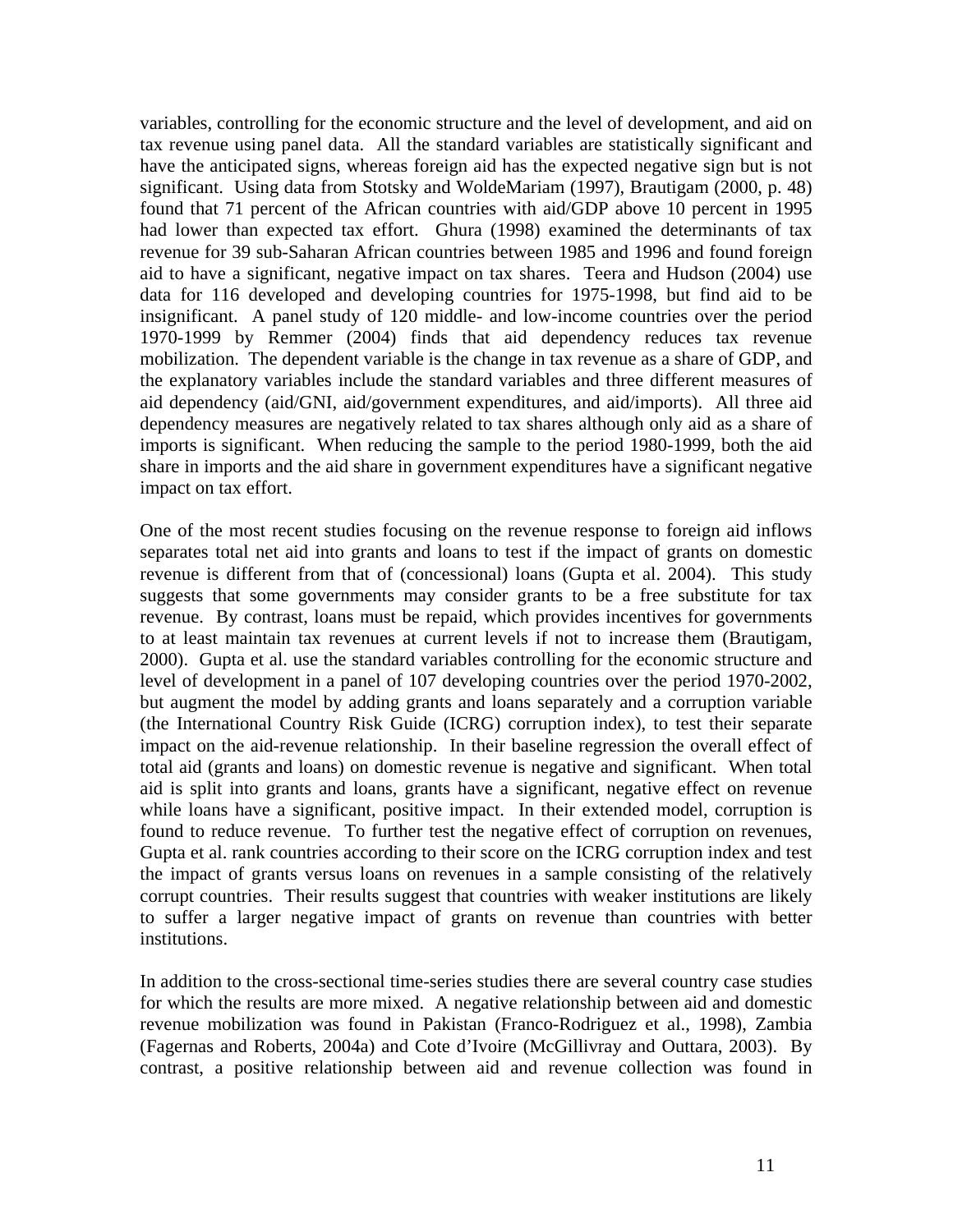Indonesia (Pack and Pack, 1990), Ghana (Osei et al, 2003), and Uganda and Malawi (Fagernas and Roberts, 2004b, 2004c).

Generally, thus, the literature finds a negative relationship between aid and revenue collection, but this is not a conclusive result. For all of the studies, there are considerable concerns about the quality of the data and also the sensitivity of the results to specification changes, which make firm causal conclusions about the aid-revenue relationship impossible. Nevertheless, the typical explanatory channels are the replacement of tax with aid in the short term and the disincentives and moral hazard faced by aid-dependent governments to build tax administration and institutional capacity over the long-term.

To further test the hypothesis that there is a negative causal relationship between high levels of aid and domestic tax effort, we would need reliable revenue data for a broad range of countries over an extended time period. Ideally, we would also have disaggregated revenue data to be able to strip out the possible differential effects of aid on trade taxes versus direct taxation and other forms of revenue collection. This would allow us to isolate the revenues which require more state capacity to collect. Unfortunately, much of this data does not exist, especially for the set of countries that have been highly aid-dependent (indeed, the lack of data itself suggests capacity gaps). In addition to data shortages, much of the existing fiscal data is of extremely poor quality, particularly among low-income countries. This limits our ability to empirically analyze the hypothesis with any degree of confidence and of course also raises caution about drawing firm conclusions from any of the data-driven assessments.<sup>3</sup>

To summarize this section: a clear bivariate relationship appears to exist between high levels of aid and low levels of taxation. Poor data quality do not, however, allow us complete confidence that this relationship is not confounded by other factors that high aid-dependent countries have in common, such as low levels of economic activity and industrialization, that are also associated with poor revenue extraction. In addition, it is very hard to establish the exact nature of the link between state capacity and levels of state revenue. Intuitively, revenue generation is so central to state survival that one would think that states would not voluntarily abstain from collecting revenues it was able to collect. However, it is not completely possible to reject the alternative hypothesis that states choose not to seek revenues they have the capacity to collect because they are able to receive the equivalent revenues from foreign aid. To gain insights into this issue, it is perhaps useful to turn to an older political science literature on state building, which explores the impact of revenue collection on regime type.

#### **6. Aid, Accountability, and the Political Regime**

A political regime can be defined as the set of institutions which determine the nature of political power, and which structures the relationship between the government and the

<sup>&</sup>lt;sup>3</sup> Including the data used in Figure 1. Some of the studies cited above appear to have benefited from access to privileged data from within the IMF that is presumably of higher quality but is not publicly available.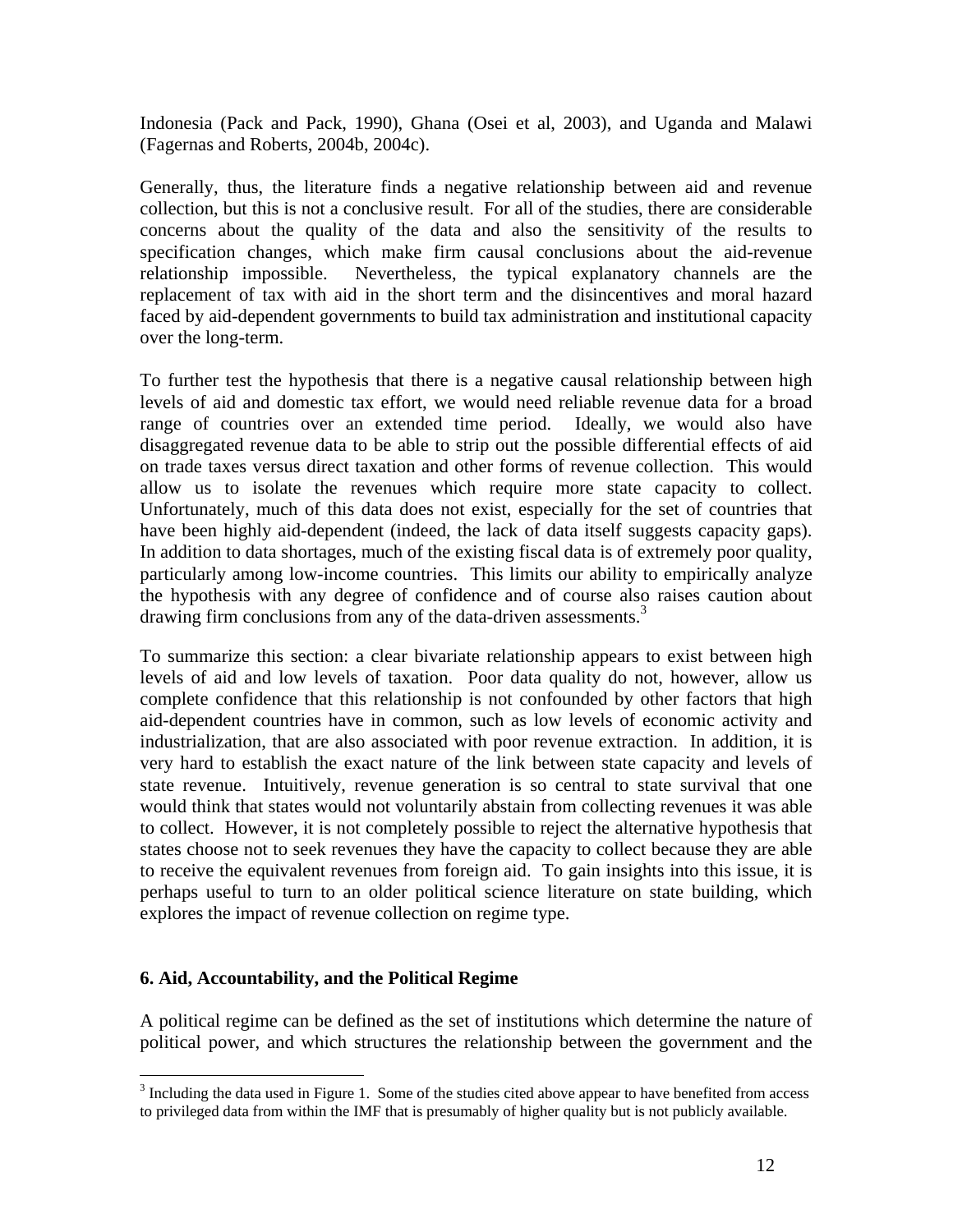citizenry. A third and perhaps most critical set of negative institutional effects of aid can be identified as those that influence the political regime in a way that discourages the establishment of rational developmental states. The hypothesis here is that large sustained aid flows fundamentally alter the relationship between government elites and local citizens. Any kind of external financial flow changes the incentives faced by recipient government officials and their citizens, regardless of the precise nature of donor practices. That is, aid flows themselves, separate from particular inefficiencies in the aid system, can affect the evolution of state-society relations. If donors are providing the majority of public finance and governments are primarily accountable to those external agencies, then it may simply not be possible to also expect a credible social contract to develop between the state and its citizens. Using the current terminology, aid may undercut the very principles the aid industry intends to promote: ownership, accountability, and participation.

Large aid flows can result in a reduction in governmental accountability because governing elites no longer need to ensure the support of their publics and the assent of their legislatures when they do not need to raise revenues from the local economy, as long as they keep the donors happy and willing to provide alternative sources of funding. Although governments typically complain about conditions, it is still easier to manage donor demands than the slow and politically difficult task of building or improving domestic revenue collection. A reliance on aid as a substitute for local resources means the flow of revenues to the state is not affected by government efficiency, so there will be a tendency for governments to underinvest in developmental capacity. This *moral hazard* effect of aid dependence is borne out empirically, as high aid is associated with decreased quality of governance (for example, Brautigam and Knack, 2004; Knack, 2000). Heller and Gupta (2002) also argue that aid creates moral hazard because it reduces the incentive to adopt good policies and reform inefficient institutions, and thus weakens the government's developmental performance and encourages rent-seeking.

The link between the loss of accountability and aid is particularly striking in Africa since the region combines sharp economic decline with a relatively high level of political stability, at least if the latter is defined as the ability of office holders to remain in power. Thus, since 1980, the average African leader has remained in power just under 12 years, more than three times longer than democratically elected leaders in the prosperous democracies of the West (van de Walle, 2001). The absence of accountability is then not a manner of speech, but a practical reality: it is literally true that African governments avoid accountability for their performance.

A long-term decline in governmental accountability also appears to have a direct impact on the degree of democracy prevailing in the system. Qualitatively, Moore (1998) has argued that countries which rely on a greater proportion of 'unearned' income will tend to be less democratic and have less effective institutional mechanisms and accountability. Simply put, the actions of such governments typically indicate they do not have to worry as much about maintaining legitimacy because they do not collect revenues from their own population. Guyer (1992) and others have made exactly such an argument about Nigeria, while more recently the negative links between aid dependency and low levels of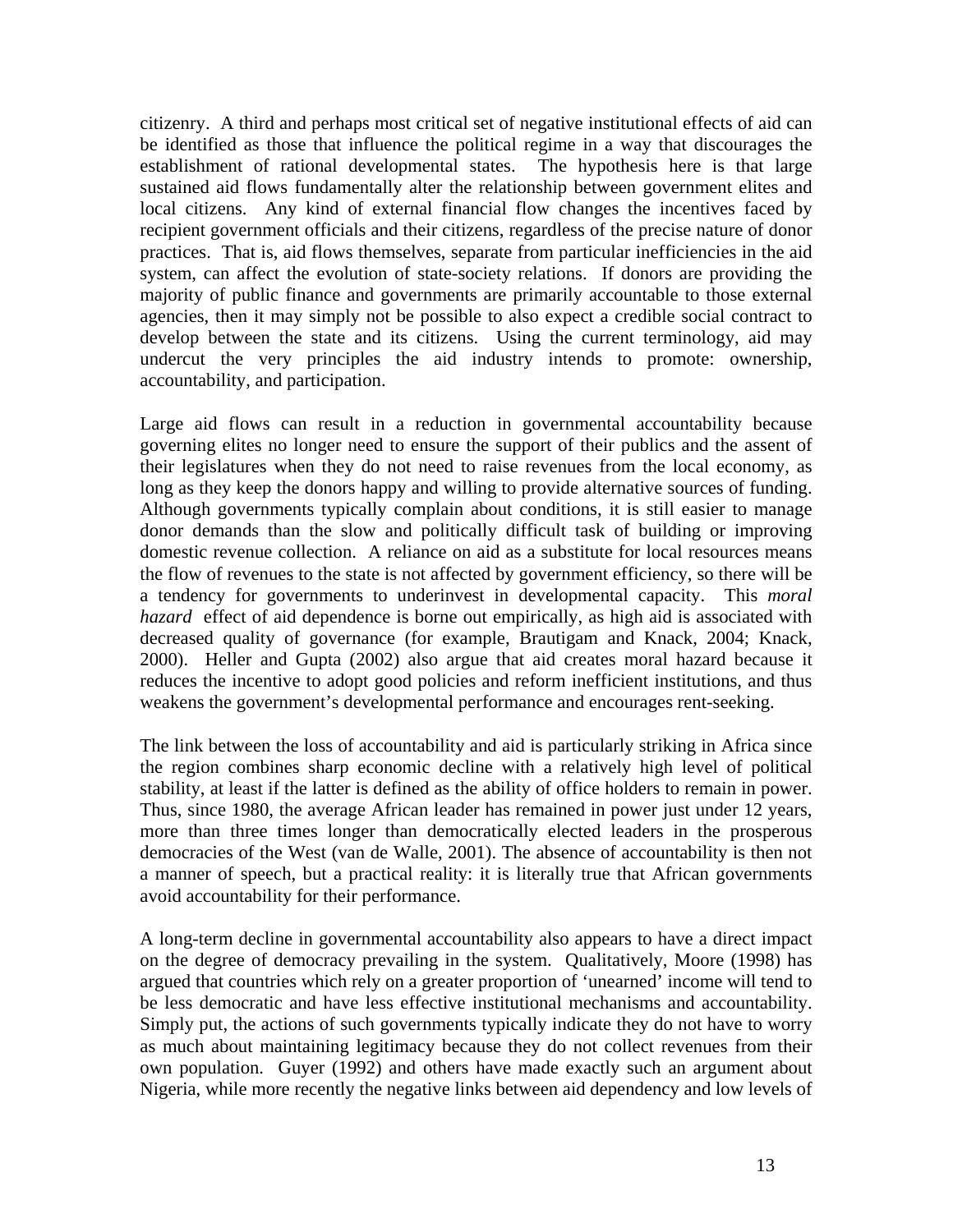democratic rule have been argued in a number of country case studies (see Hoffman and Gibson, 2005 on Tanzania; Hanlon, 1991 on Mozambique). In these dynamics, aid can be compared with a natural resource, such as oil, that provides unearned rents for the government. An earlier literature on 'rentier' states in the Middle East had indeed argued that oil resources have allowed governments to resist pressures to democratize (Anderson, 1987; Chaudhry, 1997).

Of course, it might be argued that aid comes with more strings attached than oil, and that donors can affect governmental behavior by setting conditions on their aid. However imperfectly, donors do not condone government corruption, incompetence or authoritarianism. Though inconsistently, donors have promoted democracy and better governance in Africa, at least since the end of the Cold War (van de Walle, 2001). Donors have also sought to explicitly promote accountability and participation, using intensified oversight of accounts and conditionality, such as the insistence on a poverty reduction strategy paper (PRSP) process, which subjects the national budget to multiple rounds of consultation with civil society groups. But the PRSPs and conditionality, and other donor processes (even if better enforced), cannot fundamentally replace government accountability towards its citizens in an equally legitimate way, no matter how well-intentioned or vigilant the donors.

A large flow of aid over a sustained period also can undermine popular participation. On the one hand, the assent of the population is less important to governments that receive large amounts of external support. They will devote less time and resources to explaining and defending policy decisions to their citizens, and will underfund the kinds of public institutions that encourage popular participation. On the other hand, the decline in ownership brought about by the externalization of decision-making necessarily results in departicipation. If citizens believe that their leaders respond to pressures from London, Paris or Washington, they will not devote as much time pressing demands on the local legislature and executive. More to the point, they may view the local legislature as the place to press for favors and patronage, rather than for policy outcomes, and this will once again tend to reinforce the patrimonial elements in the local political economy.

The African contemporary record is certainly compatible with such an interpretation. The region is characterized by strong presidential rule, as well as weak and pliant legislatures (van de Walle, 2001; Joseph, 2003; Barkan and Gibson, 2005), and frail civil society organizations. The absence of participatory checks on the executive branch of government in the region can tentatively at least in part be ascribed to the high volume of aid governments receive. Indeed, the relationship with the donors may well have served to reinforce tendencies which other structural factors were already creating. Many early observers had noted the low levels of participation in African political systems following independence (Kasfir, 1971; Collier, 1982), while the tendency of these countries to produce highly presidential political systems, with powerful executives and impotent legislatures has also long been related in the literature (Schatzberg, 2001; Bratton and van de Walle, 1997). The weakness of civil society in the region has also been described by numerous observers (Ndegwa, 1995; Harbeson et al., 1994).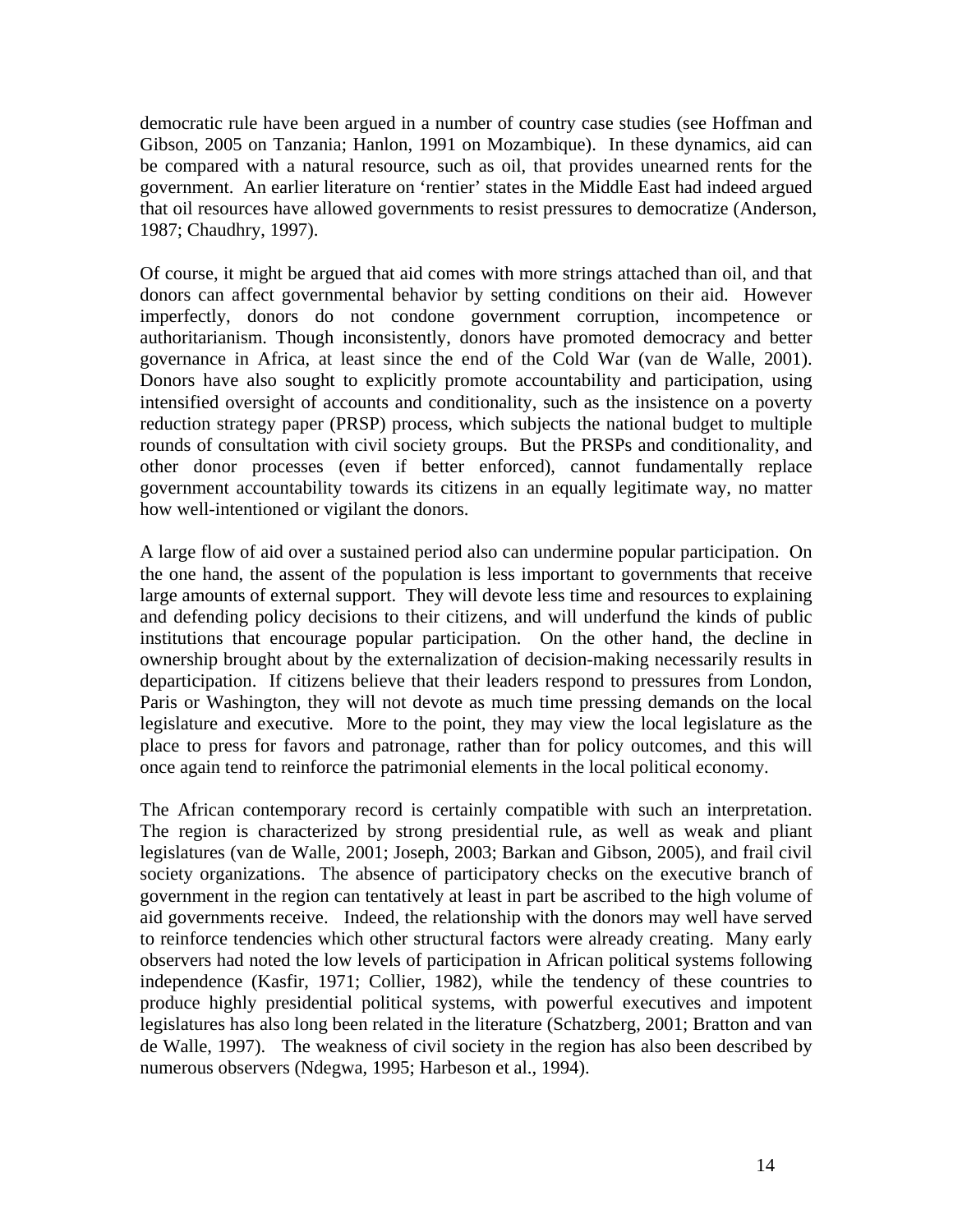To be sure, political systems with stronger traditions of both vertical and horizontal domestic accountability might have been affected differently by a large volume of aid. But in Africa's post-colonial regimes, these aid flows inevitably enhanced an evolution already under way. Poorly integrated political communities with substantial ethnic fragmentation, and a small (or non-existent) middle class to buttress democratic rule were more likely to fall prey to authoritarian rulers relying on clientelism to remain in power. A small number of countries, such as Botswana, avoided the worst of these pitfalls (Acemoglu et al, 2003; Lewis, 1993), in part thanks to unusual leadership. But for most the post-independence period was characterized by the emergence of regimes that enjoyed little popular legitimacy and needed a combination of systematic clientelism and various repressive political instruments to remain in power. These types of regimes were comforted in these tendencies by steady increases in aid that seemed automatic throughout the 1970s and 1980s. Governments could undertake profoundly antidevelopmental actions and not threaten their relationship with the western donors. Thus, the move to authoritarian and military government in the 1960s did not reduce aid. The replacement of independent civil service commissions and merit-based promotions by politicized presidential control of the civil service was similarly condoned, not least because donors found it convenient to rely on a large number of foreign experts, to palliate weaknesses in the civil service (Berg, 1993). Disastrous nationalization of private firms owned by foreigners for the benefit of political cronies close to the president in countries as diverse as Nigeria and Zaire did not prevent aid to continue its upward trajectory (See Rood, 1976; Callaghy, 1984 on Zaire; Biersteker, 1987 on Nigeria).

A comparison with the historical experience in the West is instructive here. Much scholarly work has closely linked democratic development to the evolution of taxation (see Ross, 2004 for an excellent overview). Historians of the emergence of strong democratic states in the West emphasize the link between the progressive growth of democratic and accountable government, on the one hand, and the emergence of a state apparatus that had both the capacity and the legitimacy to extract an increasing amount of revenue from society, on the other. In an influential essay, North and Weingast (1989) showed that the emergence of Parliamentary sovereignty in Britain with the Glorious Revolution of 1688 dramatically increased the ability of the British government to raise taxes, and ensured the country's military and economic success in the  $18<sup>th</sup>$  and  $19<sup>th</sup>$ century.

Ardant (1975) showed that the European states that were able to finance and then win wars were the states that were able to build their extractive capacity, but also to gain the assent of their populations, often by extending political rights. In Tilly's famous aphorism, "the state made war and war made the state", the need to finance wars motivated states both to build their extractive capacity, but also to maintain their own legitimacy (Tilly, 1975, 1985). In short, taxation is important because it is essential to democratic governance, but also because it holds the key to state building and state survival. The comparison with the low income countries in Africa is instructive, since they did not have to fight international wars to ensure their survival (Herbst, 2000; Jackson and Rotberg, 1982).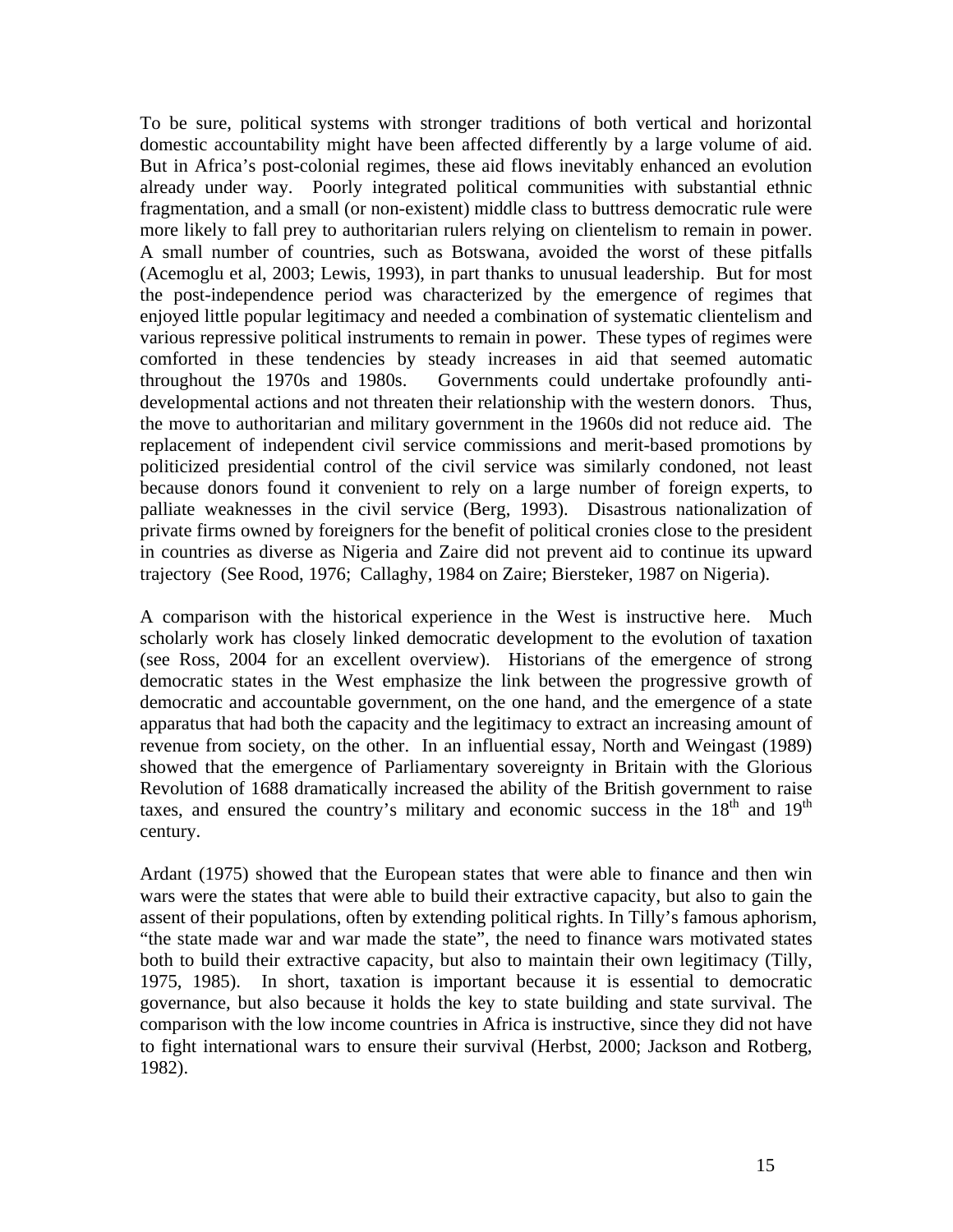In the  $20<sup>th</sup>$  and  $21<sup>st</sup>$  centuries, the basic functions of a developmental low-income state are to raise revenues and make effective expenditures in order to promote development. Successful developing countries—Korea, Taiwan, Botswana—have typically been solidly extractive states, with above average tax effort ratios. Not all of these states have enjoyed democratic governance during the early phases of their development, but almost invariably, their governments enjoyed substantial political legitimacy, and none were highly repressive. Of course, most of the low–income states of Africa typically have low tax effort ratios.

In recent years, donors have financed a sharp increase in social services provision in sub-Saharan Africa, notably in health and education. Historically, such increases in provision have been the hallmark of democratic governments, or at least of governments facing substantial participatory pressures. Thus, in the West, the rise of public education coincided in general terms with the introduction of the electoral franchise. Pressures from below encouraged governments who wanted to remain in power to provide more services to its citizens. In most African countries, however, the pressures have been external. In fact, a substantial proportion of the national development effort is not integrated into the national budget and does not concern the government. It is not uncommon for donors to fund over half of the country's public investment budget, while foreign NGOs with their local partners can be providing from a third to half of the social services available to African citizens in some countries (Semboja and Therkildsen, 1995). Indeed, somewhat ironically, African governments have found it politically convenient to blame the donors and NGOs for unpopular sectoral policies, poor social services and negative economic outcomes, as if these were not among their core responsibilities.

There are similar differences in the rise of civil society. In the West, an emerging middle class sought to build a counter-weight to the state and its organizations, and the result was a wide variety of membership organizations, unions and clubs with an independent basis of power, that with time were able to increase the accountability of the central state (Hall, 1995). In Africa, the absence of economic growth long undermined the development of an indigenous independent civil society. In recent years, there has been a flowering of small non-state actors and some of them were instrumental in the emergence of democratic movements that did topple some authoritarian governments in the early 1990s (Bratton and van de Walle, 1997; Harbeson et al., 1994). Yet, there remain very few membership organizations in the region, and many of the bigger NGOs that have emerged are mostly funded by the donors, typically to help undertake donor initiatives in the social sectors. Because these organizations receive funding from the donors, they are less likely to seek to build up their own memberships, or autonomy. Because they help donors implement projects that governments fail to undertake, they actually help governments escape accountability for their developmental failures.

As a result of these different dynamics, governments have escaped accountability and have been allowed to focus their resources on non-developmental expenditures that help them remain in office. Van de Walle (2001) shows that there have been substantial increases in the size of defense expenditures in the region for instance, and the number and size of public offices such as parliamentary bodies, ministerial cabinets, national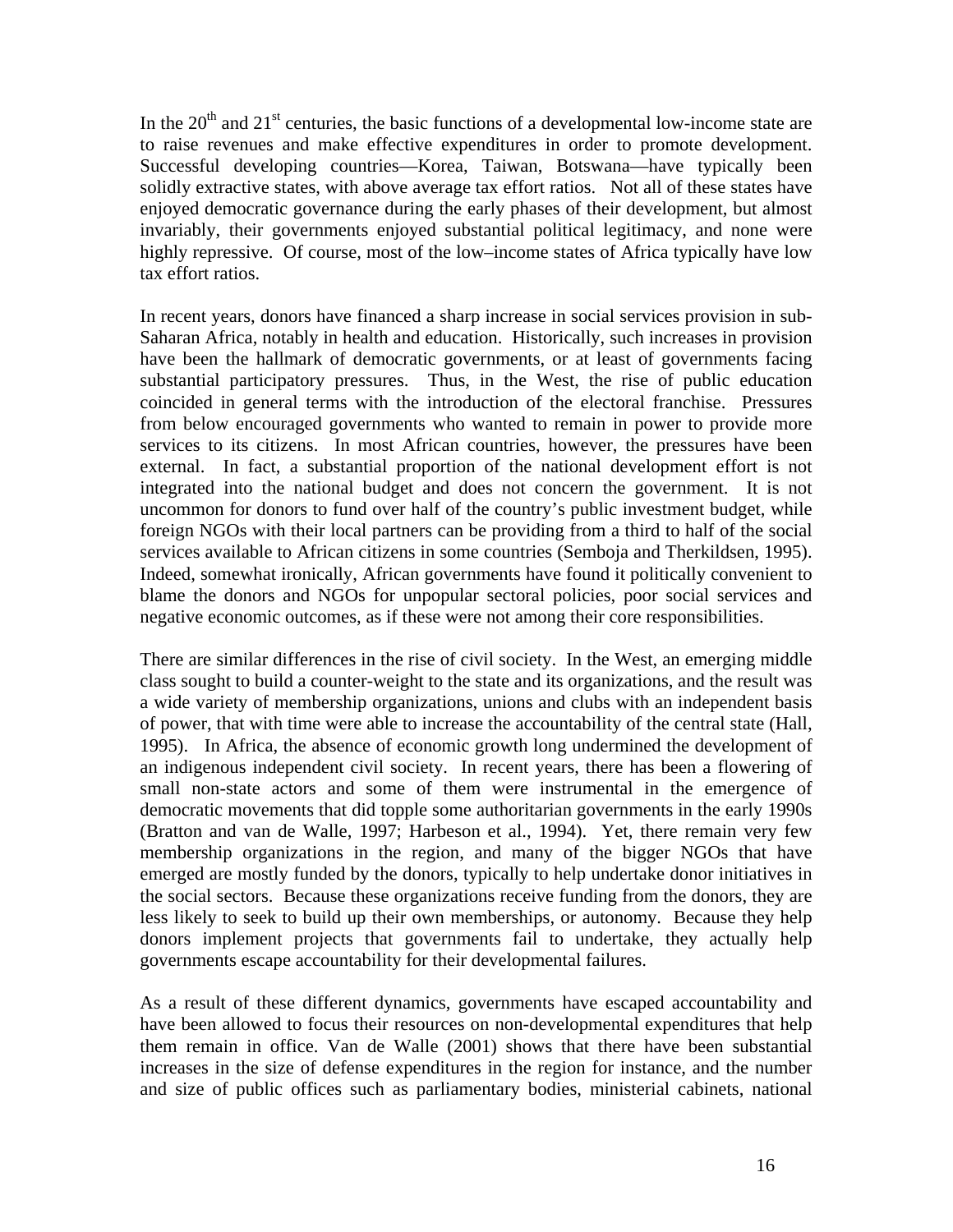commissions, and provincial governments have steadily risen through two decades of economic crisis, even as the share of aid in the funding of development has sharply increased.

Paradoxically, as a result, in Africa, the extension of social services has often been accompanied by a decline of participation, low governance quality and an increase in clientelistic behavior. If we agree with Fox (1994) and others that the process of democratic consolidation in low-income states requires a transition from clientelism to citizenship, in which governments engage in participatory contractual exchange relationships with the population, then donors efforts may have paradoxically negative effects on citizen-government relations in the region.

## **7. Conclusions**

Our review of the literature suggests that there are reasons to believe that a large and sustained volume of aid can have negative effects on the development of good public institutions in low income countries. We have reviewed different bodies of literature that suggest that the current aid system may have undercut incentives for revenue collection and negatively affected public governance in Africa. In addition, we have examined a political science literature that finds both anti-development governance patterns across most of sub-Saharan Africa and strong historical evidence that revenue generation is central to the idea of accountability and the establishment of state institutions. Combined, they suggest that aid may undermine the development of effective state structures.

There are many gaps in the data needed to prove these tentative claims. Also, state revenues are an imperfect indicator for state capacity, since states are able to get revenues in many different ways, only some of which involve much extractive capacity. Nonetheless, the analysis does suggest that an aid-institutions paradox, whereby high levels of aid can have a negative effect on local institutions, is a potentially serious concern. Given the possibility for substantially more aid flowing to Africa in the near future, scope for such a harmful dynamic is likely to be exacerbated.

A quarter of a century ago, the World Bank issued its so-called Berg Report (World Bank, 1981), which called for a doubling of aid to address its many economic and social problems. It must be particularly distressing to the development community how many of those problems persist, despite the fact that increases in aid were considerably higher than those hoped. This fact alone should encourage skepticism about the current proposals that a sharp increase in aid volume will have the intended effects in the region. It is not at all clear that the current aid practices – with the negative effects on institutions described above – will or can be reformed. But, as we have argued, there are good reasons to believe that high levels of aid over a prolonged period is likely to have negative institutional effects, at the very least, if the current aid delivery modalities are not substantially reformed.

How much is too much aid? We have studiously avoided this difficult question until the end of the paper. The same Berg (1997, 2000) suggested that aid starts to have negative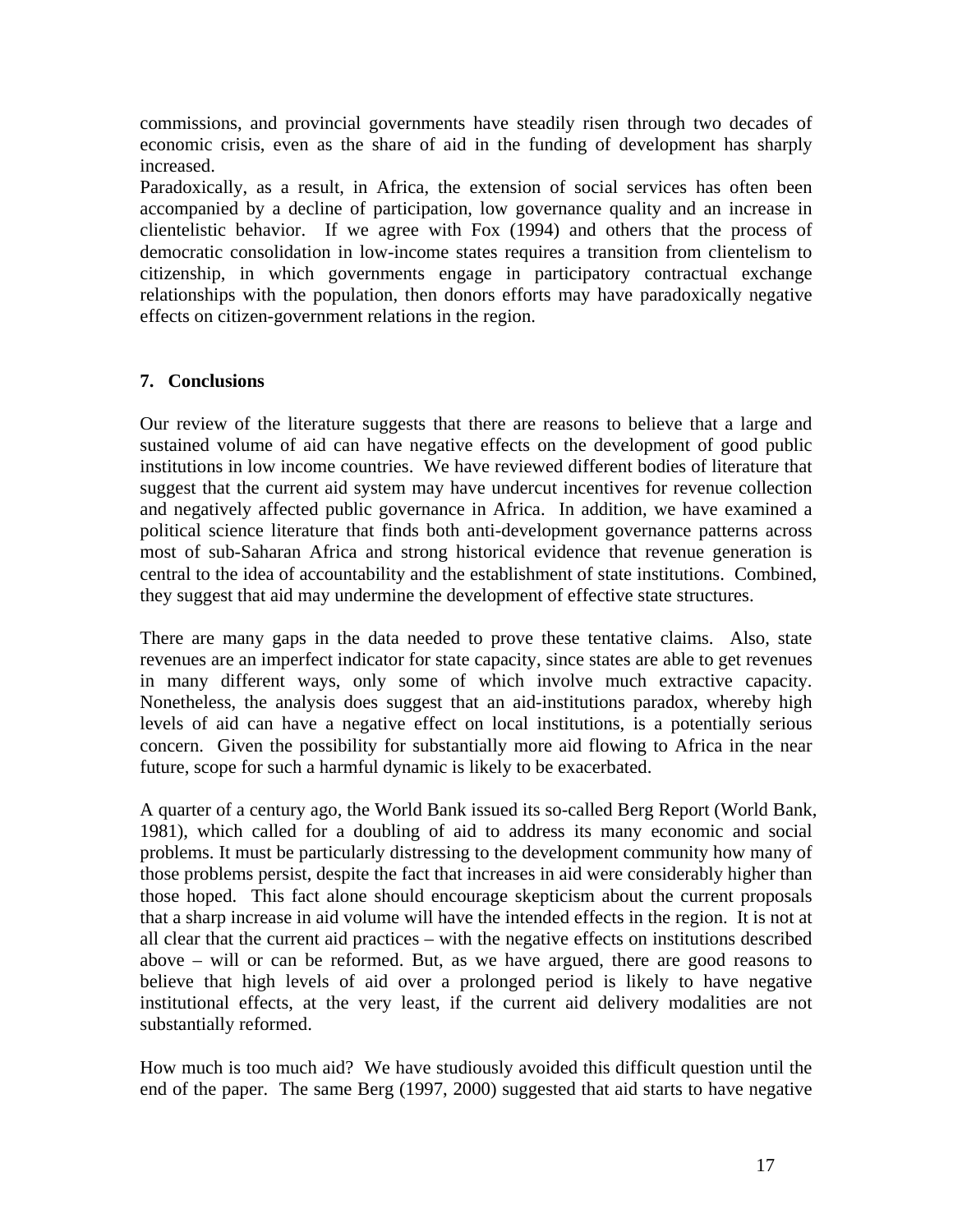effects on local institutions when aid flows reach 5 percent of GDP, which would mean that the overwhelming majority of states in the region are negatively affected. A more recent and thorough review of aid absorption (Clemens and Radelet, 2003) find the 'saturation point' (where additional aid would produce zero economic impact) highly dependent on local conditions, but ranging from 15-45 percent of GDP. Surely, the incentive dynamics raised by this easy come into play well before such an extreme level is reached.

Our analysis is in no way meant to disparage the desirability of general increases in aid flows, however, or suggest that additional aid could not necessarily be spent without producing the negative institutional effects. Our findings do not cover a range of activities that might be donor financed which could have positive institutional effects, such as debt relief, peacekeeping, and regional security arrangements. Similarly, we join other analysts who have advocated substantial increases in funding for regional and global public goods, such as agricultural research or anti-malaria research. All the available evidence on the likely impact of the eradication of endemic diseases in the region suggest current funding levels to be inadequate (Ferroni and Mody, 2002), and a substantially larger flow of resources would be unlikely to have the kinds of negative institutional effects described here.

In sum, it seems likely that the extra public dollars now being proposed for traditional development assistance might well be better spent for other types of assistance that would in the long run have a greater impact on the development of the region. However, an historical view of the complex evolution of state institutions suggests that not only are they critical to producing developmental outcomes, but that donors should be unambiguously aware that their assistance can have perverse effects on some of the very outcomes they hope to encourage.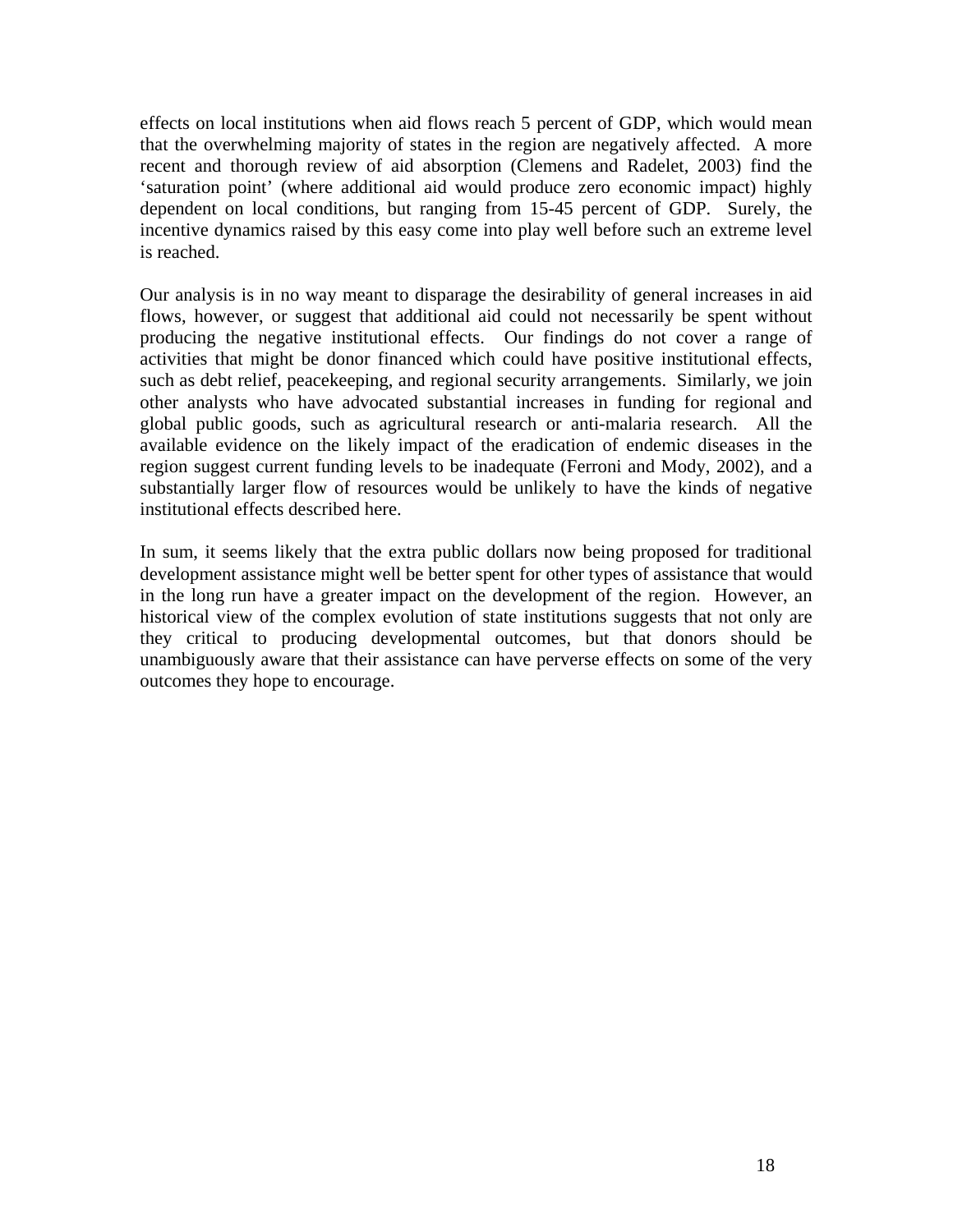#### **References**

- Acemoglu, Daron, Simon Johnson, and James Robinson. 2004. "Institutions As the Fundamental Cause of Long-Run Growth." NBER Working Paper 10481.Cambridge, MA: National Bureau of Economic Research.
- Acemoglu, Daron, Simon Johnson, and James Robinson. 2003. "African Success Story: Botswana." In Dani Rodrik (ed.), *Search of Prosperity: Analytical Narratives on Economic Growth.* Princeton, NJ: Princeton University Press.
- Adam, Christopher S. and David L. Bevan. 2003. "Aid, Public Expenditure and Dutch Disease." CSAE Working Paper 2003-02. Oxford, UK: Center for the Study of African Economies.
- Aguierre, Carlos A., Peter S. Griffith, and M. Zuhtu Yucelik. 1981. "Tax Policy and Administration." *IMF Occasional Paper* 8. Washington, DC: International Monetary Fund.
- Alesina, Alberto and Beatrice Weder. 2002. "Do Corrupt Governments Receive less Foreign Aid?" *American Economic Review* 92(4).
- Anderson, Lisa. 1987. "The State in the Middle East and North Africa." *Comparative Politics* 20(1).
- Ardant, Gabriel. 1975. "Financial Policy and Economic Infrastructure of Modern States and Nations." In Charles Tilly (ed.), *The Formation of National States in Western Europe*. Princeton, NJ: Princeton University Press.
- Atingi-Ego, Michael. 2005. "Budget Support, Aid Dependency, and Dutch Disease: The Case of Uganda." Paper presented at Practitioners' Forum on Budget Support, Cape Town, South Africa, May 5-6.
- Azam, Jean-Paul, Shantayanan Devarajan, and Stephen A. O'Connell. 1999. "Aid Dependence Reconsidered." World Bank Policy Research Working Paper 2144. Washington, DC: World Bank.
- Bauer P.T. 1976. *Dissent on Development: Studies and Debates in Development Economics.* Cambridge, MA: Harvard University Press.
- Berg Elliott. 1997. "Dilemmas in Donor Aid Strategies." In Gwin Catherine. and Joan M. Nelson (eds.), *Perspectives on Aid and Development*. Washington DC: Overseas Development Council.
- Berg, Elliot. 2000. "Aid and Failed Reform: the Case of Public Sector Management." In Finn Tarp (ed.), *Foreign Aid and Development: Lessons Learnt and Directions for the Future*. London, UK: Routledge.
- Berg, Elliott. 1993. *Rethinking Technical Co-operation*. New York, NY: United Nations Development Program.
- Biersteker, Thomas. 1987. *Multinationals, the State and Control of the Nigerian Economy*. Princeton, NJ: Princeton University Press.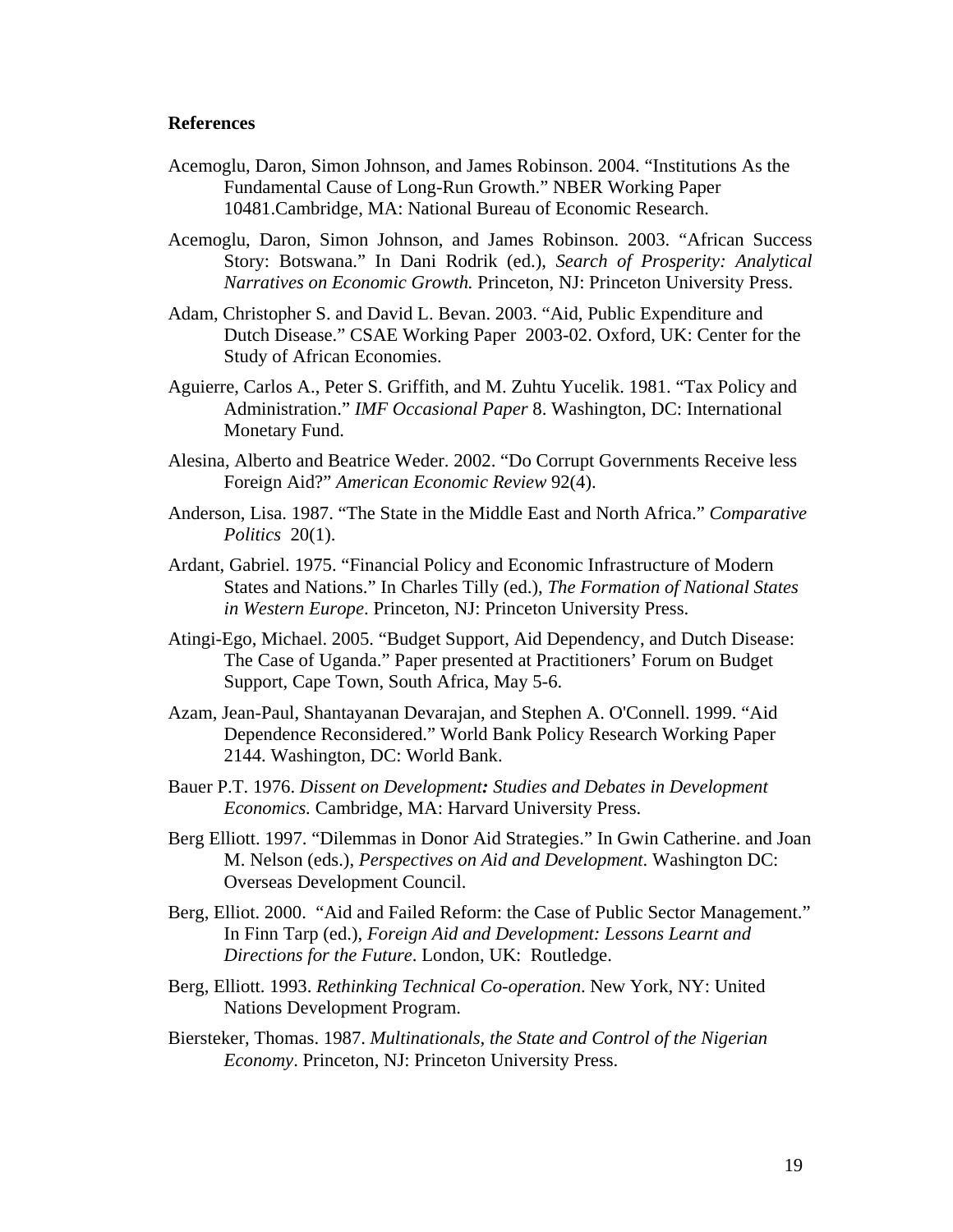- Bird, Richard M., Jorge Martinez-Vazquez and Benno Torgler. 2004. "Societal Institutions and Tax Effort in Developing Countries." *International Studies Program Working Paper 04-06*. Atlanta, GA: Andrew Young School of Policy Studies, Georgia State University.
- Birdsall, Nancy and Subramanian. 2004. "Saving Iraq From Its Oil." *Foreign Affairs*, July/August.
- Birdsall, Nancy. 2004. "Seven Deadly Sins: Reflections on Donor Failings." CGD Working Paper 50. Washington DC: The Center for Global Development.
- Birdsall, Nancy. 2005. "Underfunded Regionalism in the Developing World." In Inge Kaul and Pedro Conceição (eds.), *The New Public Finance: Responding to Global Challenges*. New York, NY: Oxford University Press.
- Bratton, Michael and Nicolas van de Walle. 1997. *Democratic Experiments in Africa: Regime Transitions in Comparative Perspective.* New York, NY: Cambridge University Press.
- Brautigam, Deborah and Knack, Steven. 2004. "Foreign Aid, Institutions, and Governance in Sub-Saharan Africa." *Economic Development and Cultural Change* 52, January.
- Brautigam, Deborah. 2000. *Aid Dependence and Governance*. Stockholm, Sweden: Almqvist & Wiksell.
- Bulir, Ales and Lane, Timothy. 2002. "Aid and Fiscal Management." In Sanjeev Gupta, Benedict Clements, and Gabriela Inchauste (eds.), *Helping Countries Develop. The Role of Fiscal Policy*. Washington, DC: International Monetary Fund.
- Burnside, Craig and David Dollar. 2000. "Aid, Policies and Growth." *American Economic Review* 90(4).
- Callaghy, Thomas M. 1988. "The State and the Development of Capitalism in Africa: Theoretical, Historical and Comparative Reflections." In Donald Rothchild and Naomi Chazan (eds.), *The Precarious Balance: State and Society in Africa*. Boulder, CO: Westview Press.
- Callaghy, Thomas M. 1984. *The State Society Struggle: Zaire in Comparative Perspective.* New York, NY: Columbia University Press.
- Celliah, Raja J. 1971. "Trends in Taxation in Developing Countries." *IMF Staff Papers* 18(2). Washington, DC: International Monetary Fund.
- Celliah, Raja J., H. J. Baas, and Margaret R. Kelly. 1975. "Tax Ratios and Tax Effort in Developing Countries, 1969-1971." *IMF Staff Papers* 22(1). Washington, DC: International Monetary Fund.
- Chabal, Patrick and Jean Pierre Daloz. 1999. *Africa Works*. London, UK: James Currey.
- Chaudhry, Kiren Aziz. 1997. *The Price of Wealth: Economics and Institutions in the Middle East.* New York, NY: Cornell University Press.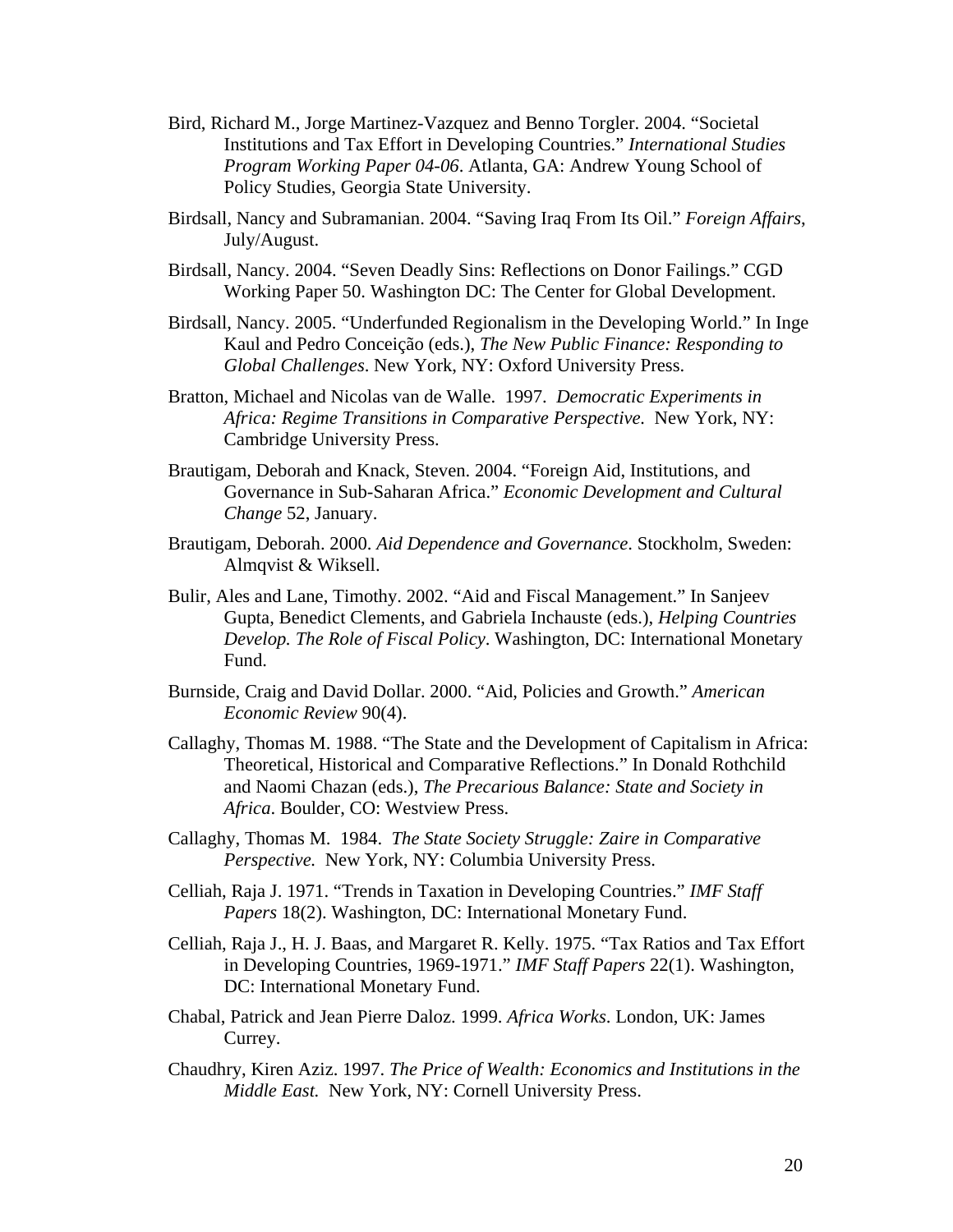- Clemens, Michael and Steven Radelet. 2003. "Absorptive Capacity: How Much Is Too Much?" In Steven Radelet, *Challenging Foreign Aid: A Policymaker's Guide to the Millennium Challenge Account*. Washington, DC: Center for Global Development.
- Cohen, John. 1992. "Foreign Advisors and Capacity Building: the Case of Kenya." *Public Administration and Development* 12.
- Collier, Paul and Anke Hoeffler 2004. "Greed and Grievance in Civil War." *Oxford Economic Papers* 56.
- Collier, Ruth Berins. 1982. *Regimes in Tropical Africa: Changing Forms of Supremacy, 1945-1975.* Berkeley, CA: University of California Press
- Commission for Africa. 2005. *Our Common Interest. Report of the Commission for Africa.*  <http://www.commissionforafrica.org/english/report/thereport/english/11-03- 05 cr report.pdf>
- De Long, J. Bradford and Barry Eichengreen. 1991. "The Marshall Plan: History's Most Successful Structural Adjustment Program." NBER Working Paper 3899. Cambridge, MA: National Bureau of Economic Research.
- Devarajan, Shantayanan, Margaret J. Miller, and Eric V. Swanson. 2002. "Goals for Development: History, Prospects and Costs." World Bank Policy Research Working Paper 2819. Washington, DC: World Bank.
- North, Douglass and Barry Weingast. 1989. "Constitutions and Commitment: The Evolution of Institutions Governing Public Choice in Seventeenth-Century England." *Journal of Economic History* 49(4).
- Easterly, William. 2005. "Reliving the '50s: the Big Push, Poverty Traps, and Takeoffs in Economic Development." CGD Working Paper 65. Washington, DC: Center for Global Development.
- Easterly, William. 2003. "The Cartel of Good Intentions: The Problem of Bureaucracy in Foreign Aid." *Policy Reform* 5.
- Eifert, Benn and Alan Gelb. 2005. "Improving the Dynamics of Aid: Towards More Predictable Budget Support." Paper presented at Practitioners' Forum on Budget Support, Cape Town, South Africa, May 5-6.
- Englebert, Pierre. 2000. *State Legitimacy and Development in Africa*. Boulder, CO: Lynne Rienner Publishers.
- Evans, Peter. 1995. *Embedded Autonomy: States and Industrial Transformation.*  Princeton, NJ: Princeton University Press.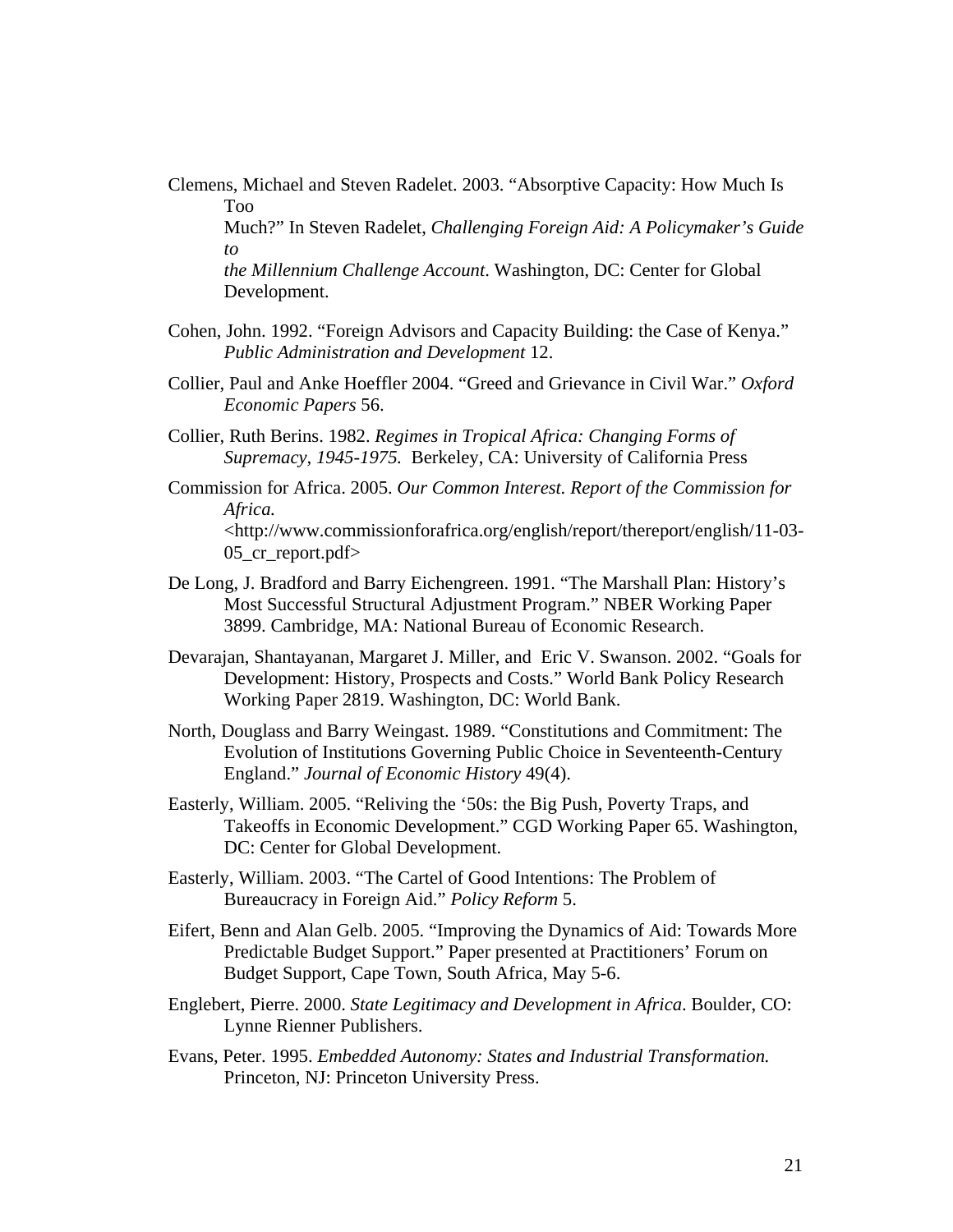- Fagernas, Sonja and John Roberts. 2004a. "The Fiscal Effects of Aid in Zambia." ESAU Working Paper 10. London, UK: Economics and Statistics Analysis Unit, Overseas Development Institute.
- Fagernas, Sonja and John Roberts. 2004b. "The Fiscal Effects of Aid in Malawi." ESAU Working Paper 7. London, UK: Economics and Statistics Analysis Unit, Overseas Development Institute.
- Fagernas, Sonja and John Roberts. 2004c. "The Fiscal Effects of Aid in Uganda." ESAU Working Paper 9. London, UK: Economics and Statistics Analysis Unit, Overseas Development Institute.
- Ferroni, Marco and Ashoka Mody, (eds.). 2002. *International Public Goods: Incentives, Measurement and Financing*. Boston, MA: Kluwer Academic Publishers.
- Fox, Jonathan. 1994. "The Difficult Transition from Clientelism to Citizenship." *World Politics* 46(2).
- Franco-Rodriguez, Susana, Mark McGillivray, and Oliver Morrissey. 1998. "Aid and the Public Sector in Pakistan: Evidence with Endogenous Aid." *World Development,* 26(7).
- Franco-Rodriguez, Susana. 2000. "Recent Advances in Fiscal Response Models with an Application to Costa Rica." *Journal of International Development* 12(3).
- Ghura, Dhaneshwar. 1998. "Tax Revenue in Sub-Saharan Africa: Effects of Economic Policies and Corruption." IMF Working Paper 98/135. Washington, DC: International Monetary Fund.
- Gupta, Sanjeev, Benedict Clements, Alexander Pivovarsky, and Erwin Tiongson. 2004. "Foreign Aid and Revenue Response: Does the Composition of Foreign Aid Matter?" In Sanjeev Gupta, Benedict Clements and Gabriela Inchauste (eds.),. *Helping Countries Develop. The Role of Fiscal Policy*. Washington, DC: International Monetary Fund.
- Guyer, Jane. 1992. "Representation Without Taxation: An Essay on Democracy in Rural Nigeria, 1952-1990." *African Studies Review* 35(1).
- Haggard, Stephan. 1990. *Pathways from the Periphery*. Ithaca, NY: Cornell University Press.
- Hall, John, A. (ed.). 1995. *Civil Society: Theory, History and Comparison.* Cambridge, UK: Polity Press.
- Hanlon, Joseph. 1991. *Mozambique: Who Calls the Shots?* Indiana University Press.
- Harbeson, John W., Donald Rothchild and Naomi Chazan (eds.). 1994. *Civil Society and the State in Africa.* Boulder, CO: Lynne Rienner Press.
- Heller, Peter S. and Sanjeev Gupta. 2002. "Challenges in Expanding Development Assistance." IMF Policy Discussion Paper 02/5. Washington DC: International Monetary Fund.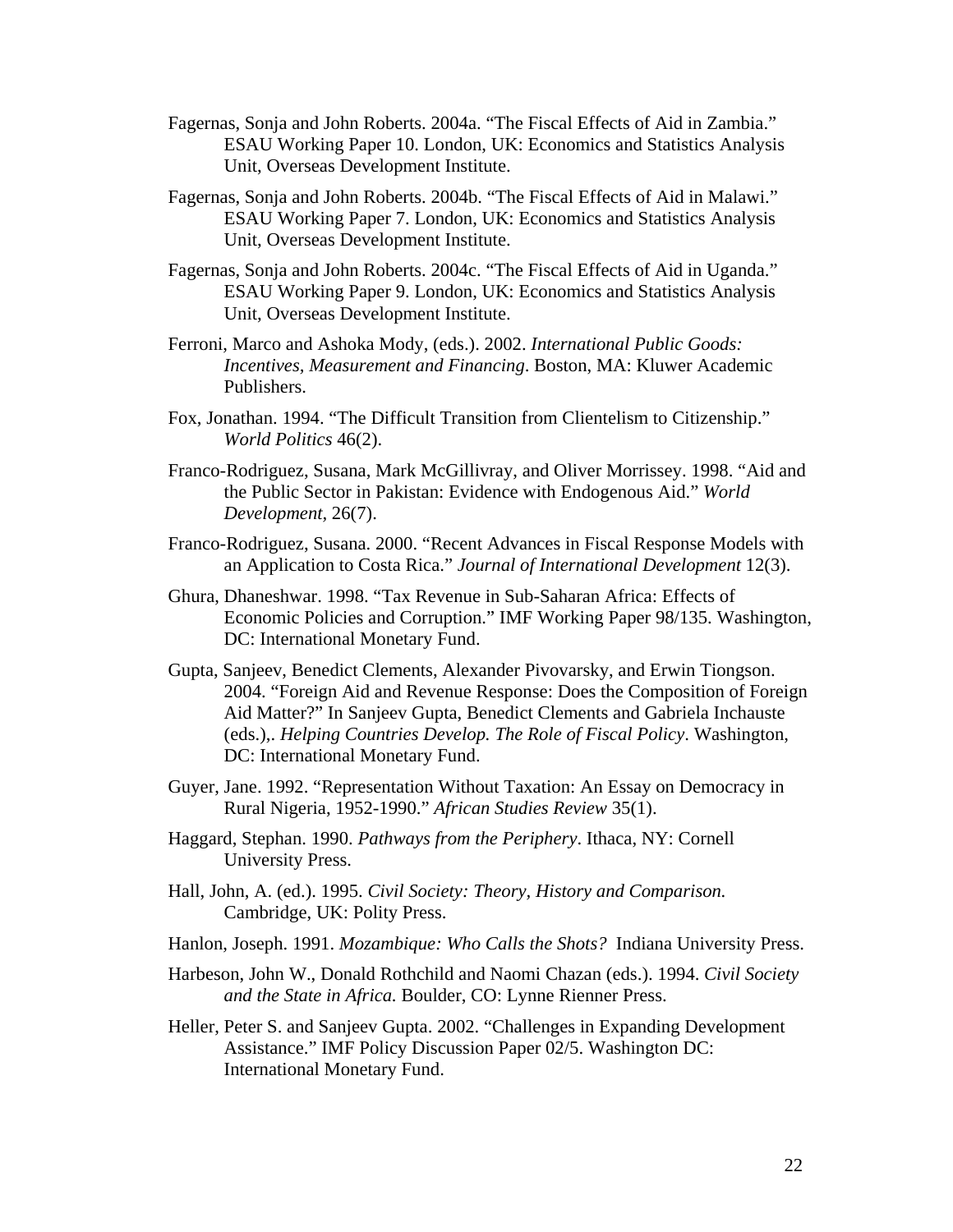- Heller, Peter, S. 2005. "Pity the Finance Minister": Issues in Managing a Substantial Scaling Up of Aid Flows." IMF Working Paper 05/180. Washington, DC: International Monetary Fund.
- Heller, Peter S. 1975. "A Model of Public Fiscal Behaviour in Developing Countries: Aid, Investment, and Taxation." *American Economic Review* 65(3).
- Herbst, Jeffrey. 1990. "The Structural Adjustment of Politics in Africa." *World Development* 18(7).
- Herbst, Jeffrey. 2000. *States and Power in Africa: Comparative Lessons in Authority and Control*. Princeton, NJ: Princeton University Press.
- Hoffman, Barak, D. and Clark C. Gibson. 2005. "Fiscal Governance and Public Services: Evidence from Tanzania and Zambia." <http://www.polisci.ucla.edu/wgape/papers/9\_GibsonHoffman.pdf>
- Jackson, Robert H. and Carl G. Rotberg. 1982. "Why Africa's Weak States Persist: The Empirical and the Juridical in Statehood." *World Politics* 35(1).
- Joseph, Richard A. 1997. "Democratization in Africa After 1989: Comparative and Theoretical Perspectives." *Comparative Politics* 29(3).
- Joseph, Richard A. "Africa: States in Crisis." *Journal of Democracy* 14(3).
- Kaldor, Nicholas. 1963. "Will Underdeveloped Countries Learn to Tax?" *Foreign Affairs*, January.
- Kapstein Ethan. 2004. "Behavioral Foundations of Democracy and Development." CGD Working Paper 52. Washington, DC: Center for Global Development.
- Karl, Terry Lynn. 1997. *The Paradox of Plenty. Oil Booms and Petro States.* Studies in International Political Economy 26.
- Kasfir, Nelson. 1971. *The Shrinking Political Arena: Participation and Ethnicity in Africa Politics*. Berkeley, CA: University of California Press.
- Khan, Haider, Ali and Eiichi Hoshino. 1992. "Impact of Foreign Aid on the Fiscal Behavior of LDC Governments," *World Development,* 20(10).
- Killick, Tony. 2004. "What Drives Change in Ghana? A Political-Economy View of Economic Prospects." Mimeo.
- Kimbrough, Kent P. 1986. "Foreign Aid and Optimal Fiscal Policy." *Canadian Journal of Economics* 19(1).
- Knack, Stephen, and Aminur Rahman. "Donor Fragmentation and Bureaucratic Quality in Aid Recipients." World Bank Policy Research Working 3186. Washington, DC: World Bank.
- Knack, Stephen. 2000. "Aid Dependence and the Quality of Governance: a Cross-Country Empirical Analysis." World Bank Policy Research Working Paper 2396. Washington DC: World Bank.
- Leuthold, Jane H. 1991. "Tax Shares in Developing Countries: A Panel Study." *Journal of Development Economics* 35(1).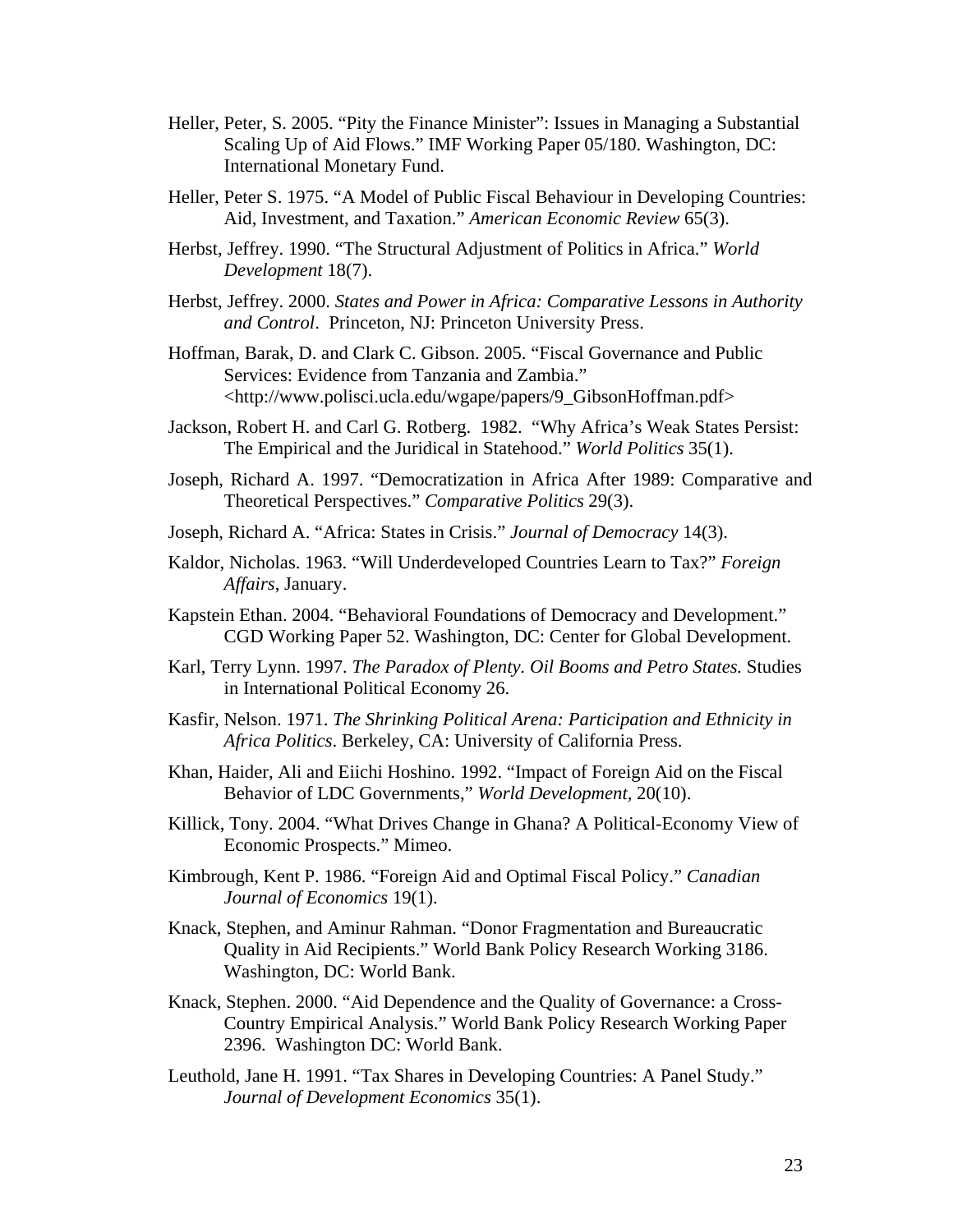- Levine, Ruth and the What Works Working Group with Molly Kinder. 2004. *Millions Saved: Proven Successes in Global Health.* Washington, DC: Center for Global Development.
- Levy, Brian and Sahr Kpundeh, (eds.). 2005. *State Capacity in Africa: New Approaches, Emerging Lessons.* Washington, DC: World Bank Institute.
- Lewis, Stephen. 1993. "Policy Making and Economic Performance: Botswana in Comparative Perspective." In Stephen John Stedman (ed.), *Botswana: the Political Economy of Democratic Development.* Boulder, CO: Lynne Rienner Publishers.
- Lotz, Jorgen R. and Elliott R. Morss. 1967. "Measuring 'Tax Effort' in Developing Countries." IMF Staff Papers, 14(3). Washington, DC: International Monetary Fund.
- McGillivray, Mark and Bazoumana Outtara. 2003. "Aid, Debt Burden and Government Fiscal Behaviour in Cote d'Ivoire." CREDIT Research Paper 03/05. Nottingham, UK: Centre for Research in Economic Development and International Trade, University of Nottingham.
- McGillvray, Mark and Oliver Morrissey. 2000a. "A Review of Evidence on the Fiscal Effects of Aid." CREDIT Research Paper No. 01/13. Nottingham, UK: Centre for Research in Economic Development and International Trade, University of Nottingham.
- McGillvray, Mark and Oliver Morrissey. 2000b. "Aid Illusion and Public Sector Fiscal Behaviour." CREDIT Research Paper No. 00/9. Nottingham, UK: Centre for Research in Economic Development and International Trade, University of Nottingham.
- Moore, Mick. 1998. "Death Without Taxes: Democracy, State Capacity, and Aid Dependence in the Fourth World." In Gordon White and Mark Robinson (eds.), *Towards a Democratic Developmental State*. Oxford, UK: Oxford University Press.
- Moss, Todd and Arvind Subramanian. 2005. "After the Big Push? Fiscal and Institutional Implications of Large Aid Increases." CGD Working Paper 71. Washington, DC: Center for Global Development.
- Musgrave, Richard A. 1969. *Fiscal Systems*. London, UK: Yale University Press.
- Ndegwa, Stephen. 1995. *The Two Faces of Civil Society: NGOs and Politics in Africa*. West Hartford, CT: Kumarian Press.
- Ndulu, Benno J. and Stephen A. O'Connell. 1999 "Governance and Growth in Sub-Saharan Africa." *Journal of Economic Perspectives* 13(3).
- Nkusu, Mwanza. 2004. "Financing Uganda's Poverty Reduction Strategy: Is Aid Causing More Pain than Gain?" IMF Working Paper 04/170. Washington DC: International Monetary Fund.
- O'Connell, Stephen, A. and Charles C. Soludo. 2001. "Aid Intensity in Africa." *World Development* 29(9).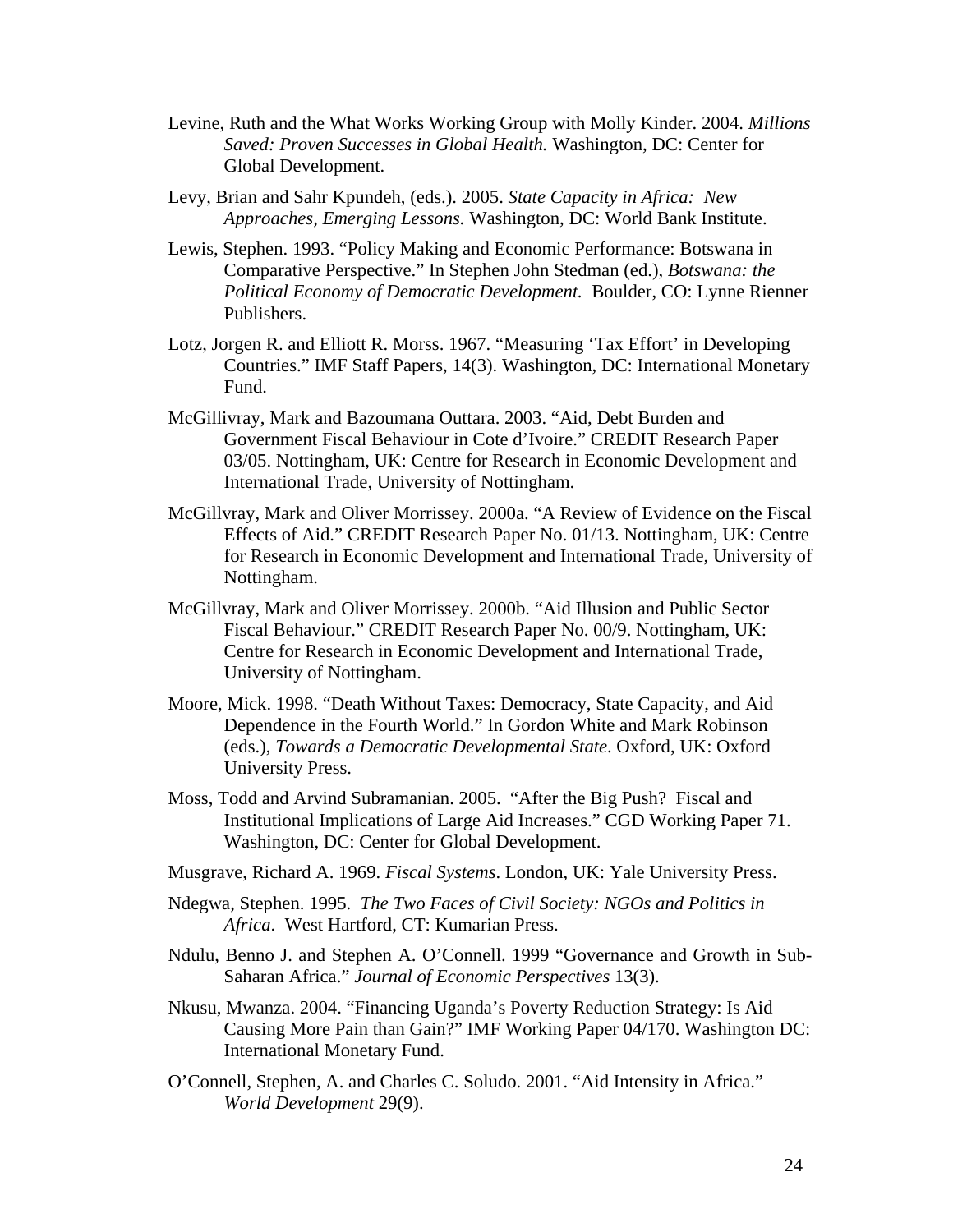- Odedokun, Matthew. 2003. "Economics and Politics of Official Loans versus Grants. Panoramic Issues and Empirical Evidence." WIDER Discussion Paper No. 2003/04. Helsinki, Finland: United Nations University World Institute for Development Economics Research.
- OECD-DAC database. 2005. <http://www.oecd.org/dataoecd/50/17/5037721.htm>
- OED. 2005. *Capacity Building in Africa: An OED Evaluation of Bank Support.* Washington, DC: World Bank.
- Osei, Robert, Oliver Morrissey, and Tim Lloyd. 2003. "Modelling the Fiscal Effects of Aid: An Impulse Response Analysis for Ghana." CREDIT Research Paper 03/10. Nottingham, UK: Centre for Research in Economic Development and International Trade, University of Nottingham.
- Pack, Howard and Janet Pack. 1990. "Is Foreign Aid Fungible? The Case of Indonesia." *The Economic Journal* 100(399).
- Pradhan, Sanjay. 1996. "Evaluating Public Spending: A Framework for Public Expenditure Reviews." World Bank Discussion Paper 323. Washington DC: World Bank.
- Radelet, Steven. 2003. *Challenging Foreign Aid: A Policymakers Guide to the Millennium Challenge Account*. Washington, DC: Center for Global Development.
- Rajan, Raghuram G., and Arvind Subramanian. 2005. "What Undermines Aid's Impact on Growth?" IMF Working Paper 05/126. Washington, DC: International Monetary Fund.
- Remmer, Karen. 2004. "Does Foreign Aid Promote the Expansion of Government?" *American Journal of Political Science,* 48(1).
- Reno, William. 1998. *Warlord Politics and African States*. Boulder, CO: Lynne Rienner Publishers.
- Rodrik, Dani (ed.). 2003. *In Search of Prosperity: Analytical Narratives on Economic Growth.* Princeton, NJ: Princeton University Press.
- Rood, Leslie L. 1976. "Nationalization and Indigenization in Africa." *Journal of Modern African Studies* 14.
- Roodman, David. Forthcoming. "Aid Project Proliferation: Theory and Evidence." Draft.
- Ross, Michael. 1999. "The Political Economy of the Resource Curse." *World Politics*  51.
- Ross, Michael. 2004. "Does Taxation Lead to Representation?" *British Journal of Political Science* 34.
- Sachs, Jeffrey. 2005. *The End of Poverty: Economic Possibilities for our Time.* New York, NY: Penguin Press.
- Sandbrook, Richard. 1992. The Politics of Africa's Economic Recovery. Cambridge, UK: Cambridge University Press